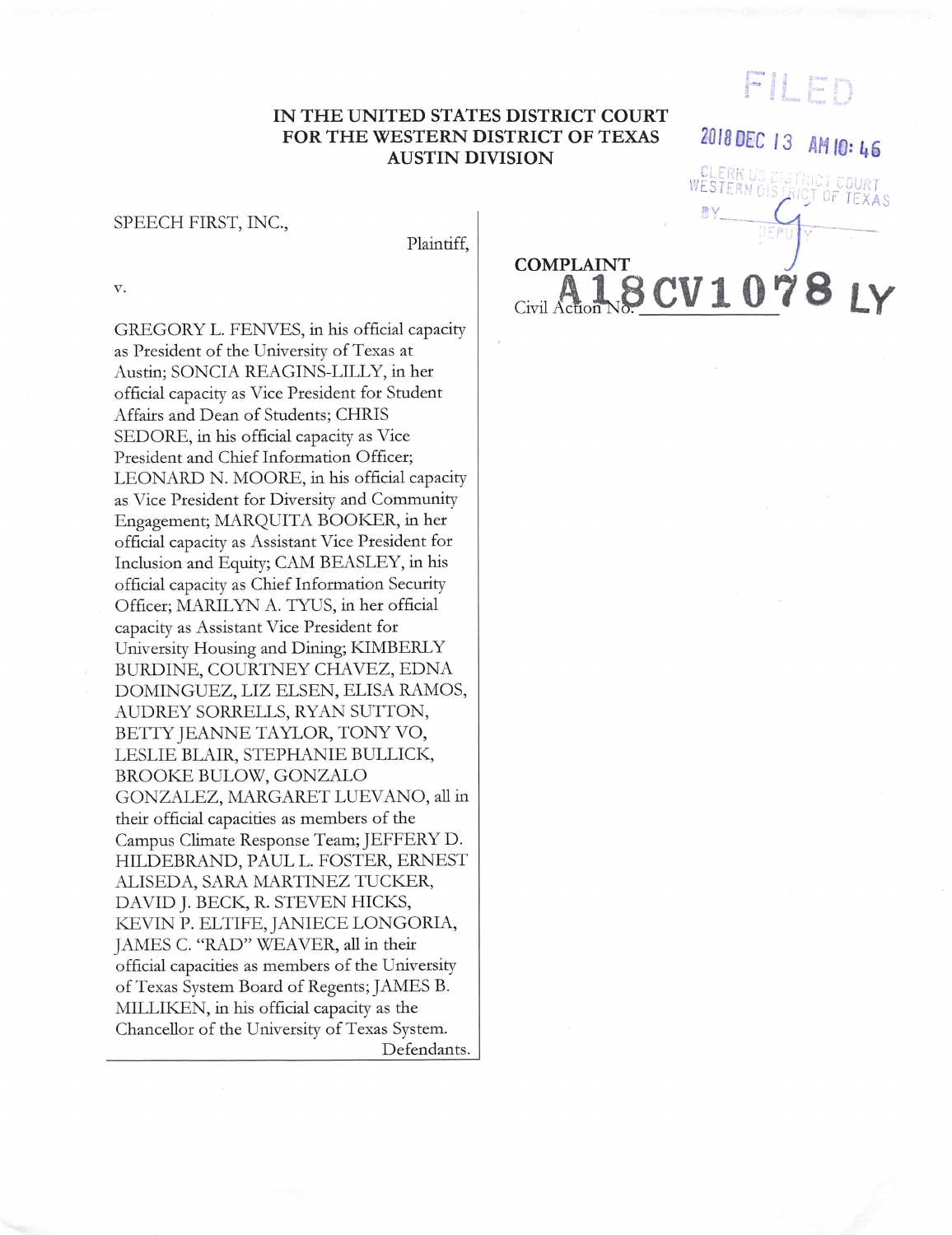Plaintiff Speech First, Inc. brings this action under the First and Fourteenth Amendments to the United States Constitution against Defendants for declaratory and injunctive relief, and alleges as follows:

# **INTRODUCTION**

1. "The mere dissemination of ideas—no matter how offensive to good taste—on a state university campus may not be shut off in the name alone of 'conventions of decency.'" *Papish v. Bd. of Curators of Univ. of Mo.*, 410 U.S. 667, 670 (1973). After all, "[t]he college campus is peculiarly suited to serve as a marketplace of ideas and a forum for the robust exchange of different viewpoints." *Solid Rock Found. v. Ohio State Univ.*, 478 F. Supp. 96, 102 (S.D. Ohio 1979).

2. Yet the University of Texas at Austin and its officials have created an elaborate investigatory and disciplinary apparatus to suppress, punish, and deter speech that other students deem "offensive," "biased," "uncivil," or "rude." Although this Court previously instructed the University that the First Amendment does "not apply with less force on [its] campus," *Justice for All v. Faulkner*, 2004 WL 3957872, at \*4 (W.D. Tex. Mar. 3, 2004), the University is ignoring that admonition. In its quest to restrict disfavored speech, the University relies on two main types of policies.

3. First, the University has crafted a series of speech codes with numerous vague and overbroad prohibitions on student speech. The University's ban on "verbal harassment" extends to "offensive" speech, including "insults, epithets, ridicule, [and] personal attacks" "based on the victim's … personal characteristics, or group membership, … ideology, political views, or political affiliation." The University's Acceptable Use Policy for its information technology resources (such as email and internet access) prohibits communications that are "uncivil," "rude," or "harassing." And the University's Residence Hall Manual—which regulates the thousands of students who live in University housing—proscribes yet another version of "harassment," which it defines as including "racism, sexism, heterosexism, cissexism, ageism, ableism, and any other force that seeks to suppress another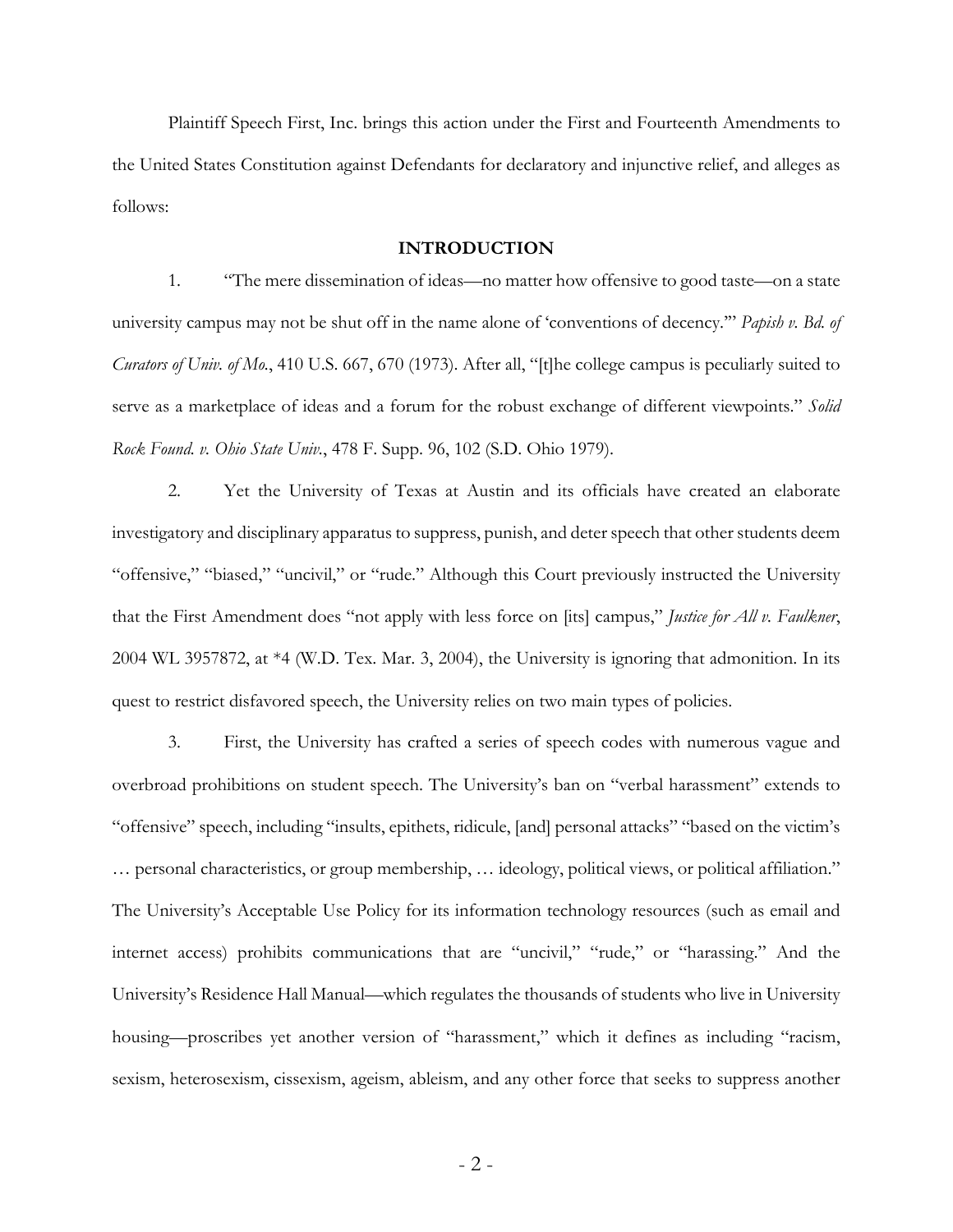individual or group of individuals." All of these prohibitions are backed by the threat of investigation and formal or informal discipline, yet they encompass protected expression and provide no clear or objective guidance to students about how to comply.

4. Second, the University supplements these prohibitions with a Campus Climate Response Team, a team of senior University administrators who investigate and respond to "campus climate incidents" and "bias incidents." The University expansively defines such incidents as any perceived discrimination on the basis of "race, color, religion, national origin, gender, gender identity or gender expression, age, disability, citizenship, veteran status, sexual orientation, ideology, political views, or political affiliation." As examples of such incidents, the University has listed speech (whether in the classroom, on social media, at a party, or at a student organization event) that someone perceives as "offensive," "insulting," "insensitive," or "derogatory." Students accused of engaging in "bias incidents" risk an investigation from University officials and sanctions ranging from "diversity training and education" to formal discipline. Yet the definition of "bias incident"—the trigger for these consequences—encompasses wide swaths of protected expression. The Campus Climate Response Team is anathema to the First Amendment and poses a grave risk of chilling the open and unfettered discourse that should be central to higher education.

#### **JURISDICTION AND VENUE**

5. This action arises under the First and Fourteenth Amendments to the U.S. Constitution and is brought via 42 U.S.C. §§ 1983 and 1988.

6. The Court has subject-matter jurisdiction under 28 U.S.C. §§ 1331 and 1343.

7. Venue is proper under 28 U.S.C. § 1391 because the events giving rise to the claims occurred in the Western District of Texas.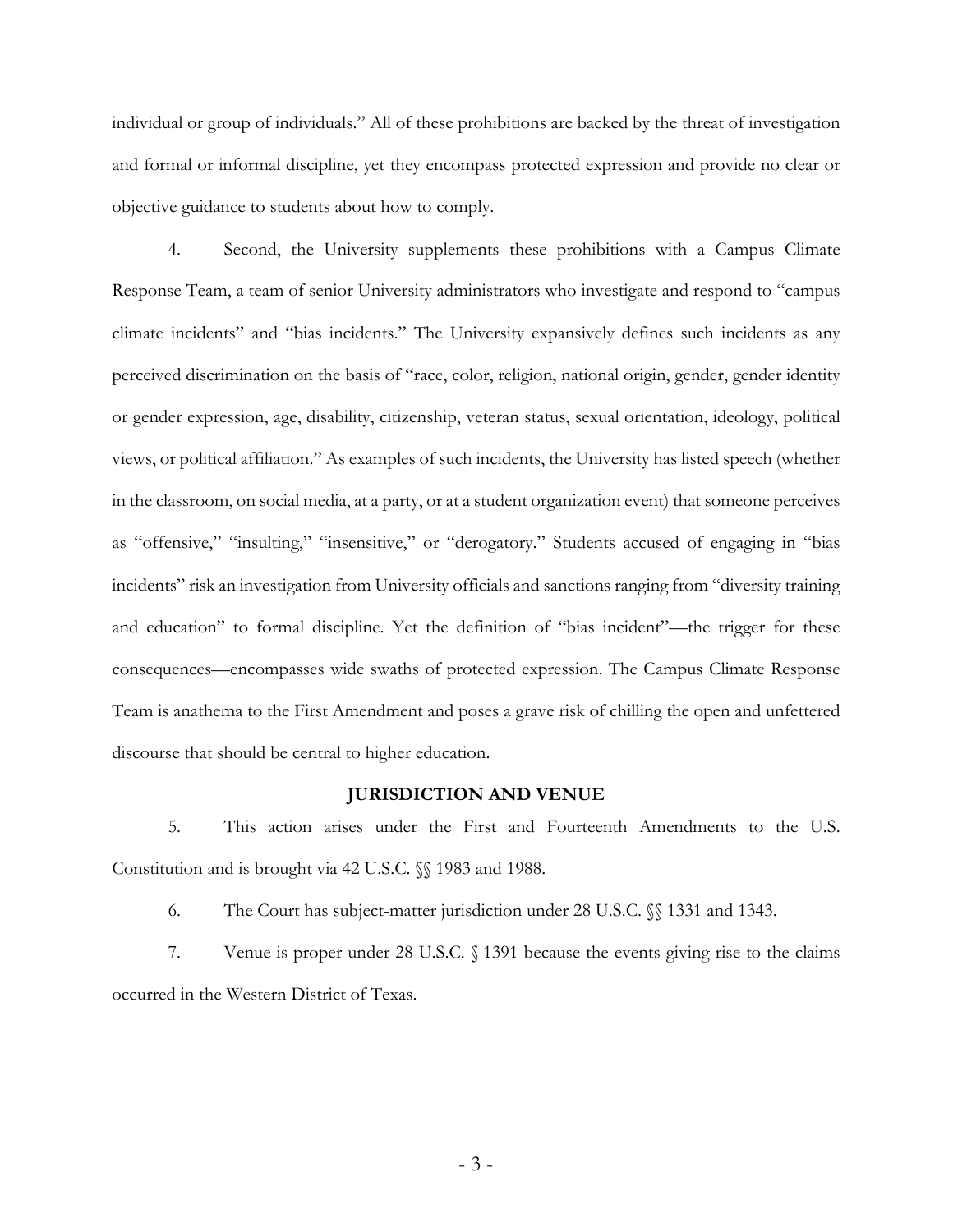#### **PARTIES**

8. Plaintiff Speech First, Inc., is a nationwide membership organization of students, alumni, and other concerned citizens. Speech First is dedicated to preserving civil rights secured by law, including the freedom of speech guaranteed by the First Amendment. In particular, Speech First seeks to protect the rights of students and others at colleges and universities through litigation and other lawful means. Speech First has members who attend the University.

9. The University is a public university organized and existing under the laws of Texas.

10. Defendant Gregory L. Fenves is the President of the University. Fenves is responsible for the enactment and enforcement of University policies, including the policies challenged here. Fenves is sued in his official capacity.

11. Defendant Soncia Reagins-Lilly is the Vice President for Student Affairs and Dean of Students. She oversees the nine departments of the Division of Student Affairs, including the Office of the Dean of Students and University Housing and Dining. Lilly is responsible for student discipline, University residences and the enforcement of residence contracts, and the Campus Climate Response Team. Lilly is sued in her official capacity.

12. Defendant Chris Sedore is the Vice President and Chief Information Officer. He is responsible for the University's campus IT policies, including the Acceptable Use Policy for University Students. Sedore is sued in his official capacity.

13. Defendant Leonard N. Moore is the Vice President for Diversity and Community Engagement. He oversees the Division of Diversity and Community Engagement, including the Office for Inclusion and Equity and the Campus Climate Response Team. Moore is sued in his official capacity.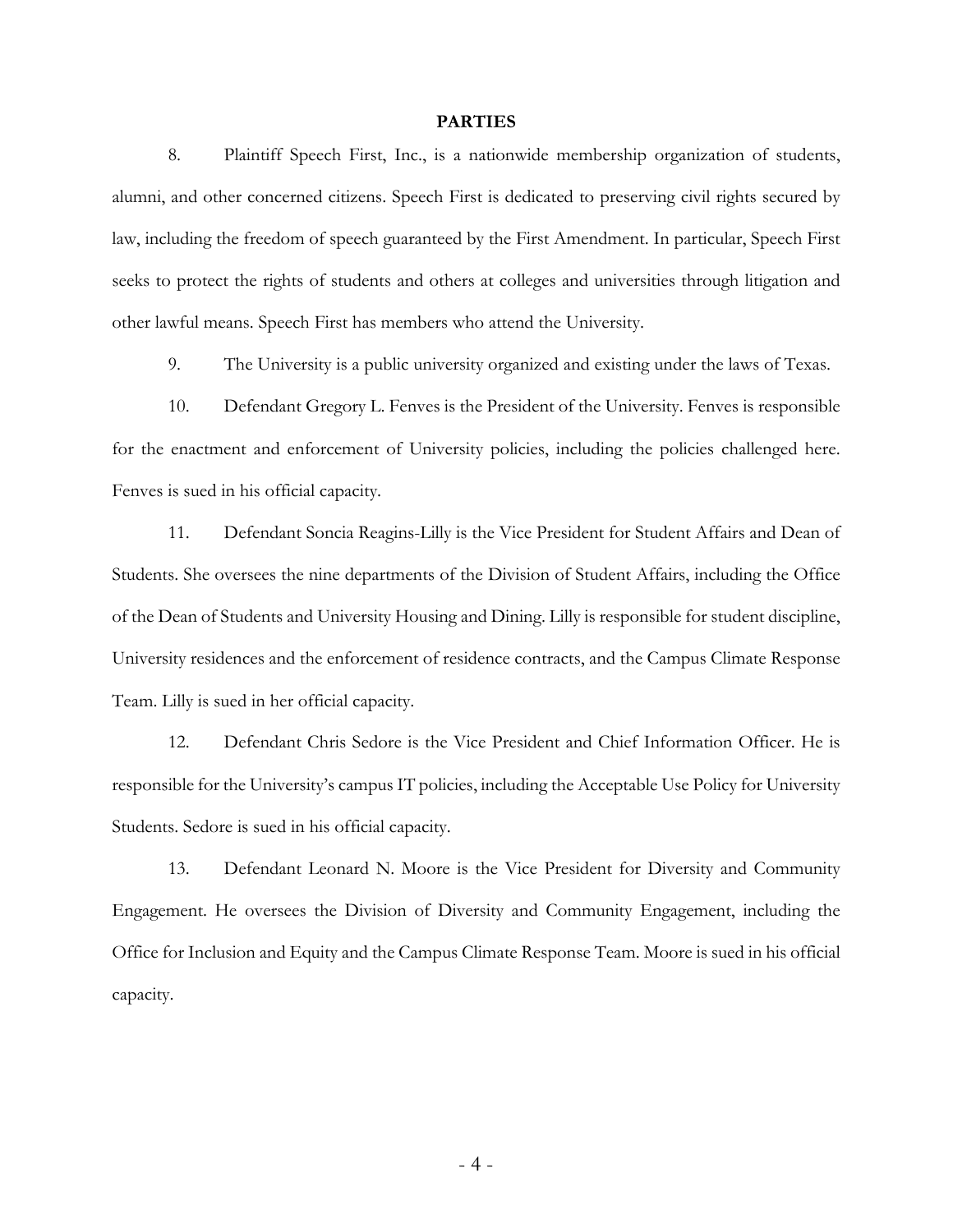14. Defendant Marquita Booker is the Assistant Vice President for Inclusion and Equity. She oversees the Office of Inclusion and Equity, which investigates and responds to complaints of harassment and discrimination. Booker is sued in her official capacity.

15. Defendant Cam Beasley is the Chief Information Security Officer. He is responsible for "maintaining a safe computing environment in support of the University's teaching, learning, and research missions," including by reviewing, approving, and implementing the Acceptable Use Policy for University Students. Defendant Beasley is sued in his official capacity.

16. Defendant Marilyn A. Tyus is the Assistant Vice President for University Housing and Dining. She is responsible for the University's on-campus residence halls, university apartments, and dining and retail venues. On information and belief, Tyus is the "executive director" referenced in chapter 5 of the Institutional Rules on Student Services and Activities. Tyus is sued in her official capacity.

17. Defendants Kimberly Burdine, Courtney Chavez, Edna Dominguez, Liz Elsen, Elisa Ramos, Audrey Sorrells, Ryan Sutton, Betty Jeanne Taylor, Tony Vo, Leslie Blair, Stephanie Bullick, Brooke Bulow, Gonzalo Gonzalez, and Margaret Luevano are members of the Campus Climate Response Team. They are responsible for investigating and responding to bias and campus climate incidents. The Team Defendants are sued in their official capacities.

18. Defendants Jeffery D. Hildebrand, Paul L. Foster, Ernest Aliseda, Sara Martinez Tucker, David J. Beck, R. Steven Hicks, Kevin P. Eltife, Janiece Longoria, and James C. "Rad" Weaver are the nine members of the Board of Regents, the governing body of the University of Texas System. The Regent Defendants are responsible for the adoption and authorization of policies that govern students at the University, including the policies challenged here. The Regent Defendants are sued in their official capacity.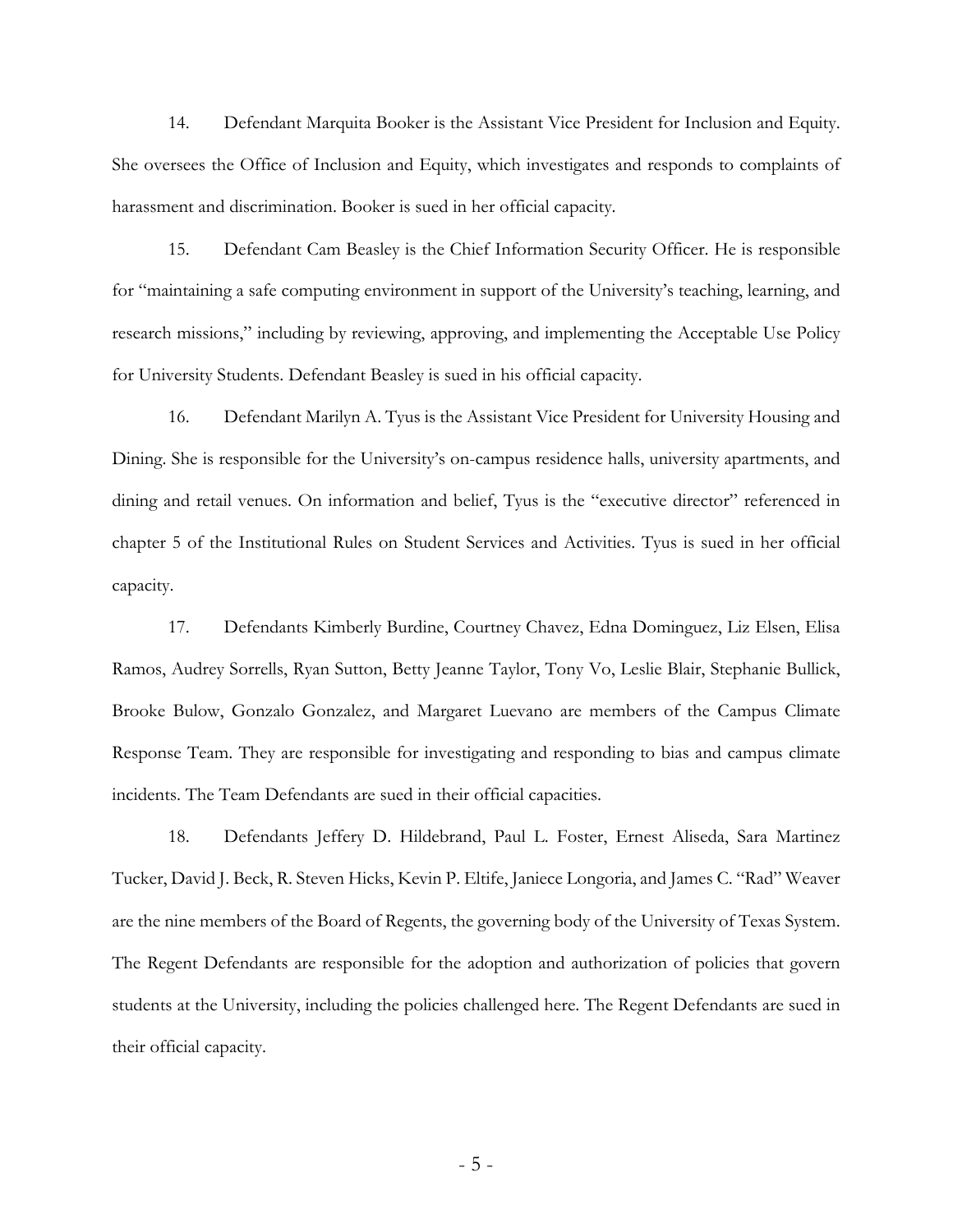19. Defendant James B. Milliken is the Chancellor of the University of Texas System. He is the chief executive officer of the University of Texas System and is responsible for instituting the policies and procedures of the Board of Regents. Milliken is responsible for all aspects of the University of Texas System's operations, including oversight and implementation of the policies challenged here. Milliken is sued in his official capacity.

#### **FACTS**

#### **I. College Students Have Robust First Amendment Rights.**

20. "The First Amendment reflects 'a profound national commitment to the principle that debate on public issues should be uninhibited, robust, and wide-open.'" *Snyder v. Phelps*, 562 U.S. 443, 452 (2011) (quoting *N.Y. Times Co. v. Sullivan*, 376 U.S. 254, 270 (1964)). "The right of citizens to inquire, to hear, to speak, and to use information to reach consensus is a precondition to enlightened self-government and a necessary means to protect it." *Citizens United v. FEC*, 558 U.S. 310, 339 (2010).

21. The First Amendment's importance is at its apex at our nation's colleges and universities. "The vigilant protection of constitutional freedoms is nowhere more vital than in the community of American schools [of higher education]. The college classroom with its surrounding environs is peculiarly the 'marketplace of ideas.'" *Healy v. James*, 408 U.S. 169, 180 (1972) (quoting *Shelton v. Tucker*, 364 U.S. 476 (1960)).

22. The core principles of the First Amendment "acquire a special significance in the university setting, where the free and unfettered interplay of competing views is essential to the institution's educational mission." *Doe v. Univ. of Mich.*, 721 F. Supp. 852, 863 (E.D. Mich. 1989) (citing *Keyishian v. Bd. of Regents*, 385 U.S. 589, 603 (1967)). "Teachers and students must always remain free to inquire, to study and to evaluate, to gain new maturity and understanding; otherwise our civilization will stagnate and die." *Sweezy v. N.H. ex rel. Wyman*, 354 U.S. 234, 250 (1957). The First Amendment's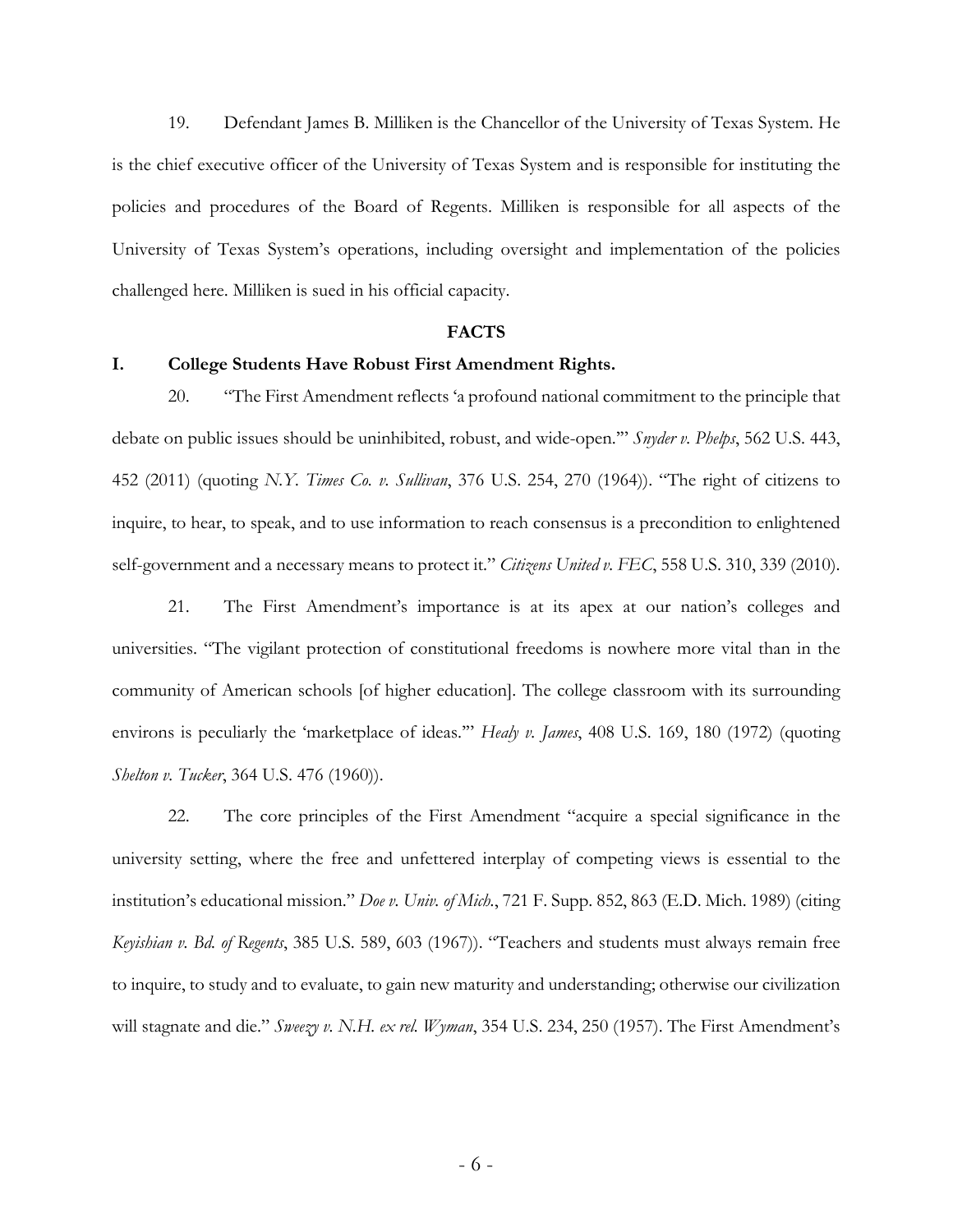protections, moreover, are "not confined to the supervised and ordained discussion which takes place in the classroom" but extend throughout a university's campus. *Solid Rock Found.*, 478 F. Supp. at 102.

23. Put simply, "First Amendment protections [do not] apply with less force on college campuses than in the community at large." *Healy*, 408 U.S. at 180. "The mere dissemination of ideas no matter how offensive to good taste—on a state university campus may not be shut off in the name alone of 'conventions of decency.'" *Papish*, 410 U.S. at 670. Indeed, "the point of all speech protection ... is to shield just those choices of content that in someone's eyes are misguided, or even hurtful." *Hurley v. Irish-American Gay, Lesbian and Bisexual Group of Boston, Inc.*, 515 U.S. 557, 574 (1995).

#### **II. The University's Speech Codes Unconstitutionally Chill Speech.**

24. The Foundation for Individual Rights in Education (FIRE) gives the University a "red light" rating—FIRE's worst rating. A red-light rating means that the University "has at least one policy that both clearly and substantially restricts freedom of speech." The "threat to free speech at a redlight institution is obvious on the face of the policy and does not depend on how the policy is applied."

25. The University deserves its red-light rating, as it maintains a number of policies that restrict student speech. These restrictions, which are backed by the threat of investigations and formal or informal University discipline, significantly chill free expression on campus.

#### **A. The campus-wide prohibition on "verbal harassment"**

26. In August of even-numbered years, the University publishes the Undergraduate Catalog, which is "the document of authority for all students." The Undergraduate Catalog is a component of the 2018-2019 General Information Catalog.

27. Appendix C of the Undergraduate Catalog contains the Institutional Rules on Student Services and Activities. Chapter 13 of the Institutional Rules governs "Speech, Expression, and Assembly."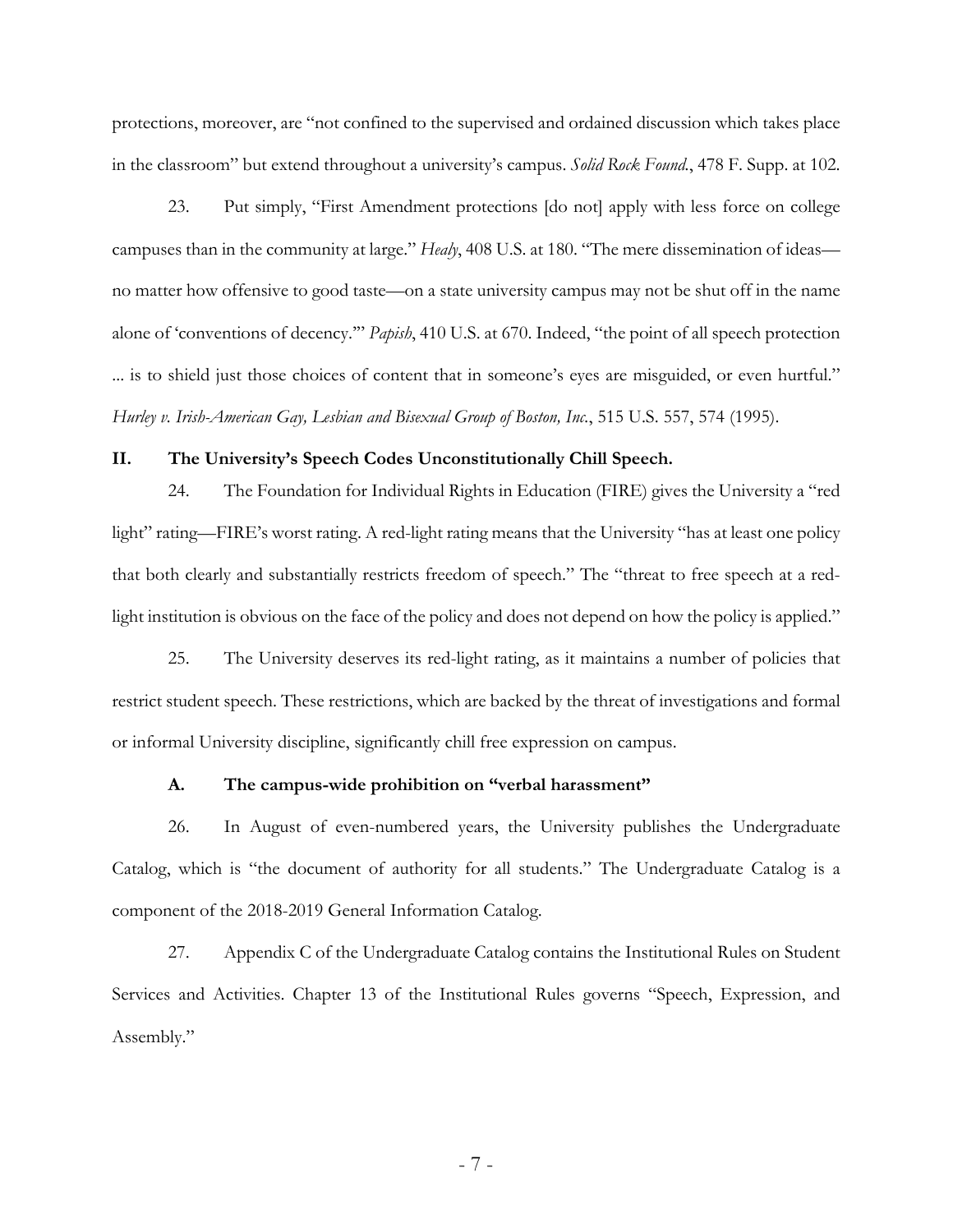28. Under the category of "Prohibited Expression," the Institutional Rules prohibit "verbal harassment." Verbal harassment is defined as "hostile or offensive speech" that (A) "is not necessary to the expression of any" "political, religious, philosophical, ideological, or academic idea," (B) "is sufficiently severe, pervasive, or persistent to create an objectively hostile environment that interferes with or diminishes the victim's ability to participate in or benefit from the services, activities, or privileges provided by the University," and (C) "personally describes or is personally directed to one or more specific individuals." "Verbal harassment," the rule continues, "may consist of threats, insults, epithets, ridicule, personal attacks, or … harassing sexual speech …. Verbal harassment is often based on the victim's appearance, personal characteristics, or group membership, including but not limited to race, color, religion, national origin, gender, age, disability, citizenship, veteran status, sexual orientation, gender identity or gender expression, ideology, political views, or political affiliation." Institutional Rules § 13-204.

29. The verbal-harassment rule "applies to all speech on the campus." *Id.*

30. A student who "engages in harassment" is subject to University discipline. *Id.* § 11-  $404(a)(11)$ .

31. The University's prohibition of verbal harassment is repeated in the Hate and Bias Incidents section of the Handbook of Operating Procedures (HOP), which "communicate[s] institutional rules for operation, organization, and programming of the university, including policy relating to students." The Handbook states that the University "unequivocally condemns and prohibits … harassment." It explains that "[t]he principles of free inquiry and expression … do not protect … harassment." It further notes that "[t]he University may take disciplinary action in response to … incidents that have a substantial connection to the interests of the University regardless of the location in which the incident(s) occur." HOP 9-1810.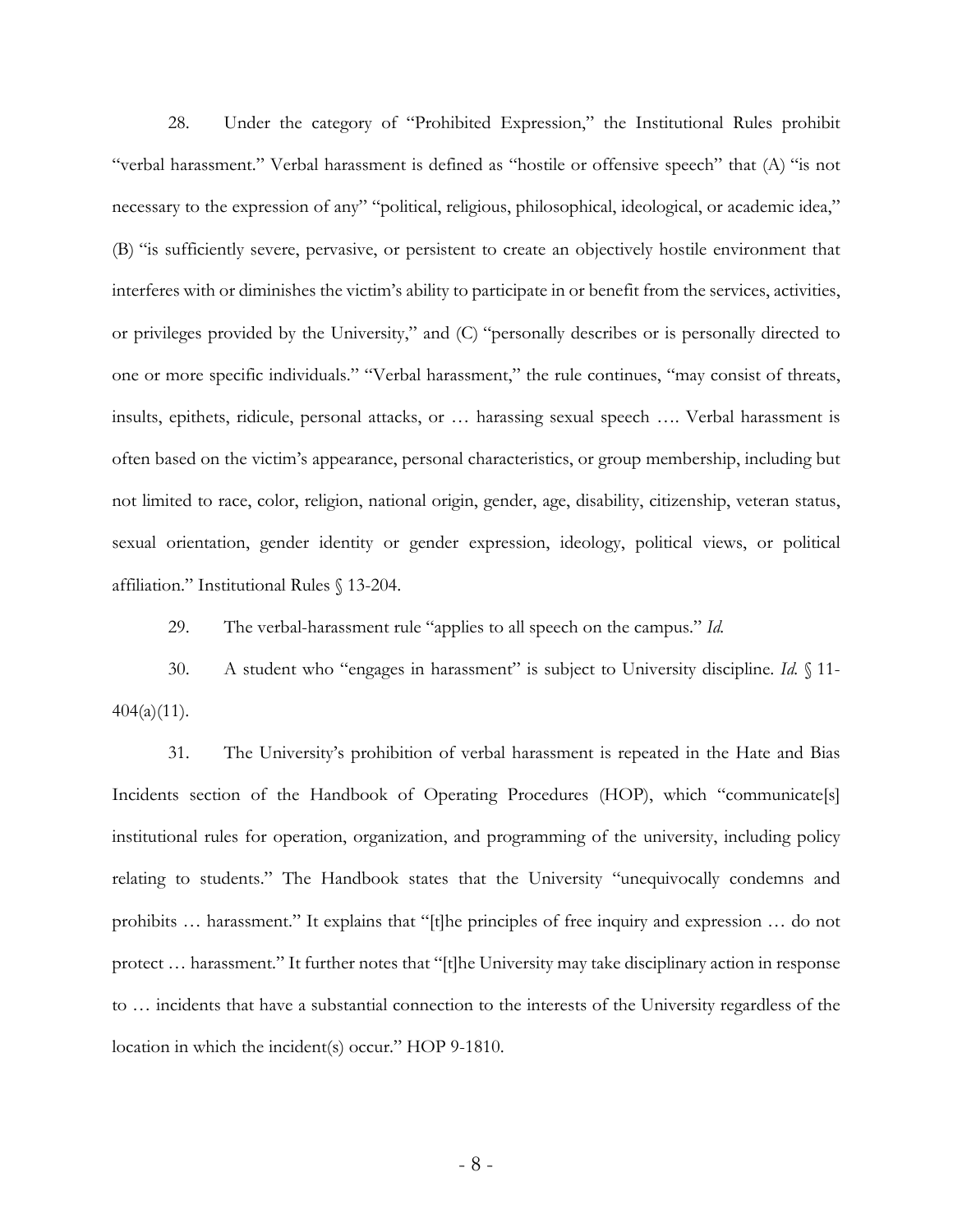32. The University's prohibition of verbal harassment is repeated in the Nondiscrimination Policy. That policy states that supervisors, administrators, and University officials are required to "promptly report[] incidents of … harassment" to the Dean of Students. HOP 3-3020.

33. The verbal-harassment rule covers a wide range of protected speech, including speech that is "offensive" or that involves "ridicule" or "personal attacks."

34. The verbal-harassment rule does not define vague, subjective terms like "offensive."

35. The rule's vagueness—and potential breadth—is amplified by its list of examples of supposedly harassing speech, including "insults, epithets, ridicule, [and] personal attacks" "based on the victim's … personal characteristics, or group membership, including but not limited to … ideology, political views, or political affiliation." Speech that is based on someone's "ideology, political views, or political affiliation" self-evidently encompasses protected expression.

36. The verbal-harassment rule nominally provides an exception for speech that is "necessary" to the expression of an idea. But the rule provides no objective guidance about what this amorphous phrase means or how it will be applied.

## **B. The Acceptable Use Policy's prohibitions on "incivility," "rudeness," and "harassment"**

37. The University maintains information resources, including computer devices, data, applications, and supporting networking infrastructure. According to the University, "these technologies are critical to the multifaceted mission of the university, a mission that includes teaching, research, and public service."

38. The Office of the Chief Information Officer promulgates the University's campus IT policies, including the Acceptable Use Policy for University Students (AUP). The Acceptable Use Policy was last revised in June 2013.

39. The Acceptable Use Policy applies to all uses of the University's information resources, including University email accounts provided to students.

- 9 -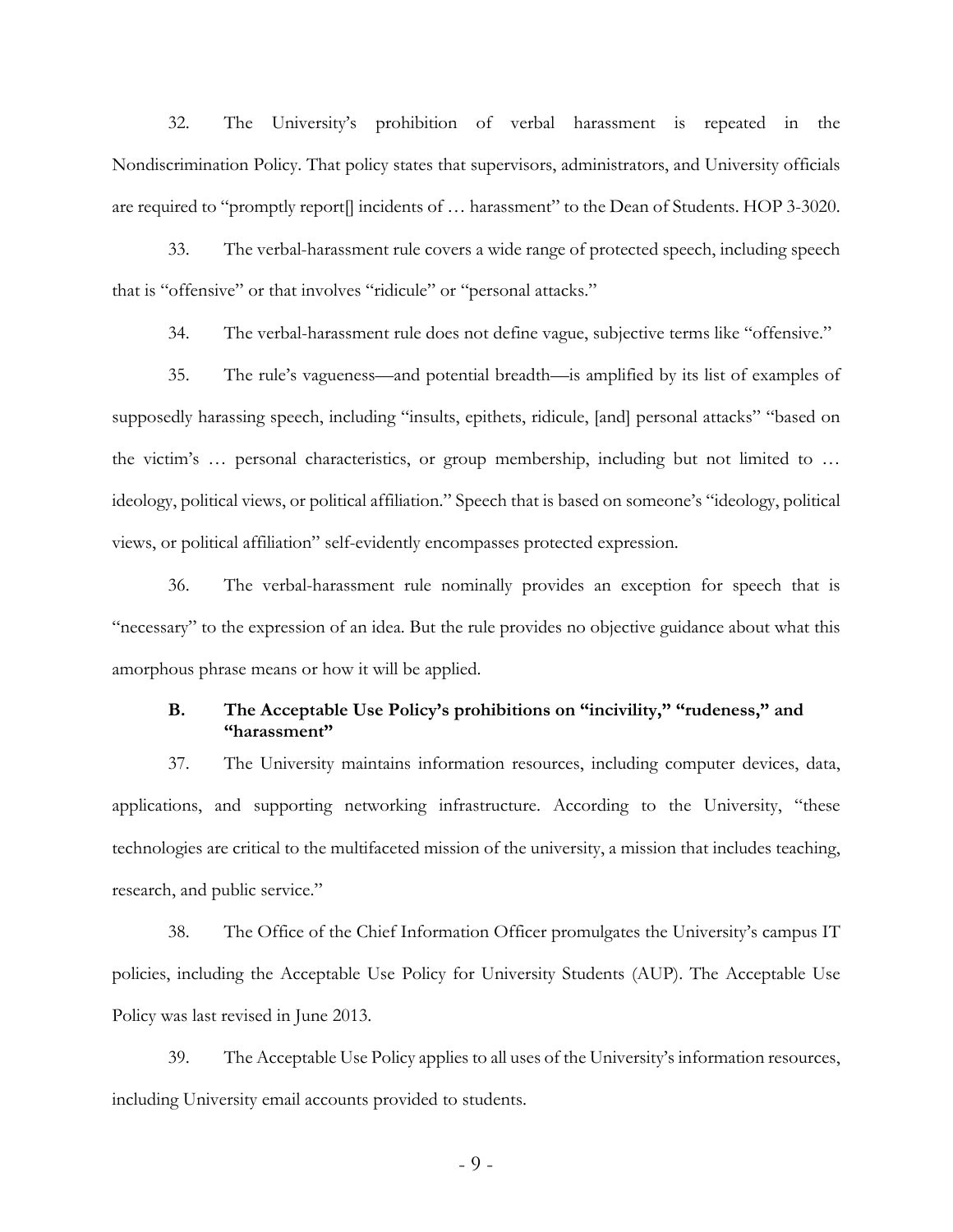40. All University students must be aware of, and abide by, the Acceptable Use Policy. AUP  $\S$  2.

41. If a student violates the Acceptable Use Policy, the potential punishments "include[], but [are] not limited to: [v]erbal warning, [r]evocation of access privileges, [d]isciplinary probation, [s]uspension from the university, [and] [c]riminal prosecution." AUP § 7.1.

42. The Acceptable Use Policy includes a list of "Responsibilities" and a list of "Requirements."

43. As one of the "Requirements," section 5.6 of the Acceptable Use Policy requires students to "[b]e civil. Do not send rude or harassing correspondence." Section 5.6 adds that "[i]f someone asks you to stop communicating with him or her, you should. If you fail to do so, the person can file a complaint and you can be disciplined."

44. Section 5.6 prohibits a wide array of protected speech, including emails and other electronic communications that are "rude" or "uncivil."

45. The Acceptable Use Policy does not define the vague, subjective terms "civil," "rude," or "harassing."

#### **C. The Residence Hall Manual's prohibitions on "incivility" and "harassment"**

46. Nearly one in five University students lives on campus in University-owned, -operated, or -affiliated housing.

47. According to the University, "students who live on campus are more successful and enjoy a more rewarding college experience than those living off campus" because they "[m]ake better grades," "[m]ake friends quicker," "[m]anage their time better," and "have greater opportunities to broaden [their] interests and gain leadership experience."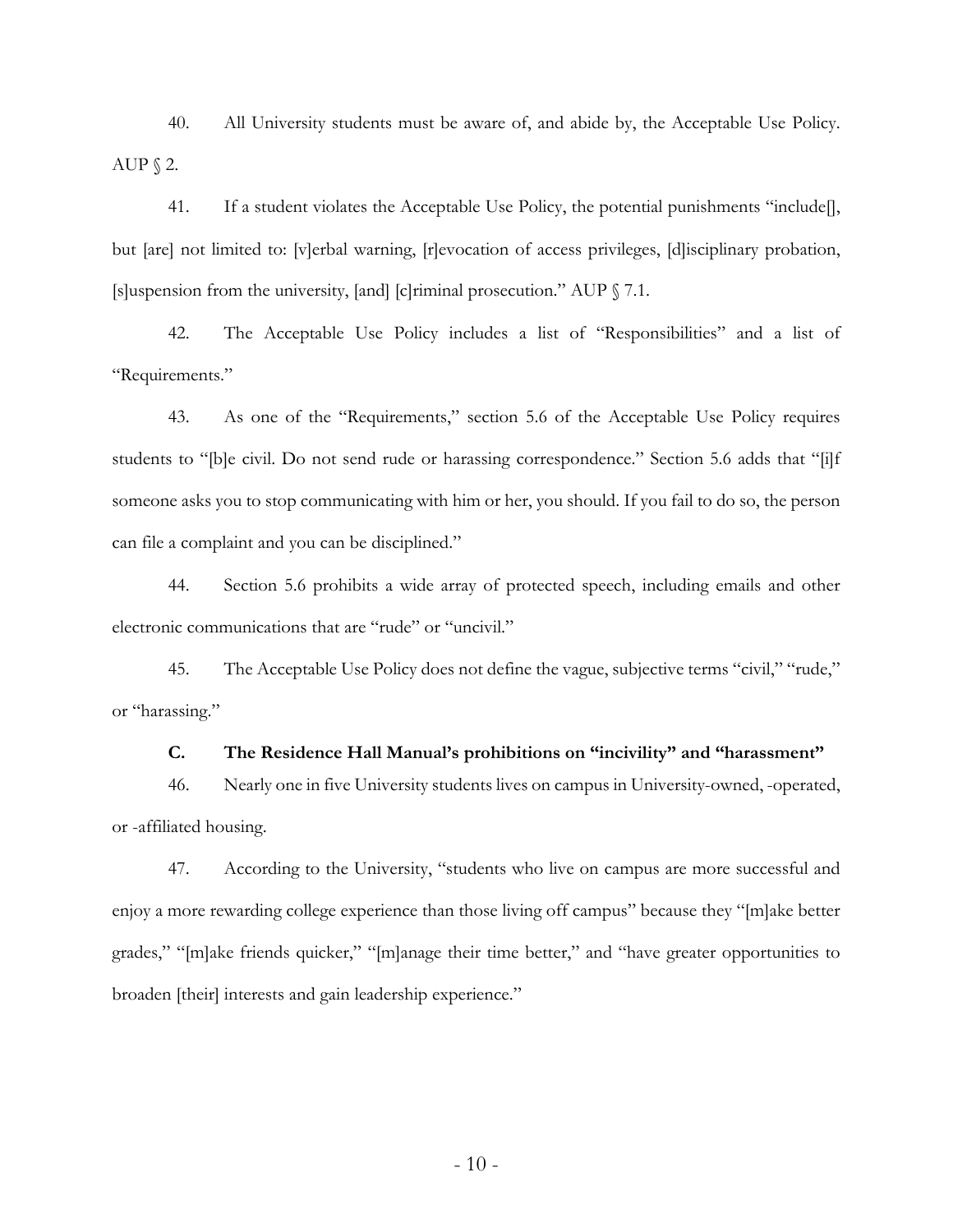48. The University Housing and Dining office promulgates the manuals, rules, regulations, terms, and conditions that govern the conduct of students and guests in University residences, including the 2018-2019 Residence Hall Manual (Manual).

49. The Manual's rules and regulations are a "binding part of [the] residence hall terms and conditions." Manual at ii. A student who violates them can be punished in several ways, including reprimands, probation, room changes, removal from University housing, exclusion from future University housing, and University discipline. Violations of the Manual may also lead to "educational sanctions … that are reasonably designed to positively impact the student's understanding of the rule under consideration and/or responsibility as a member of the residence hall community." *Id.* at 27. Examples of educational sanctions "include, but are not limited to, on-line educational modules, meetings with University staff members, educational/reflection papers, poster assignments, or presentations at hall meetings." *Id.*

50. One rule in the Manual is titled "Incivility." It states: "Students are expected to behave in a civil manner that is respectful of their community and does not disrupt academic or residential activity. Uncivil behaviors and language that interfere with the privacy, health, welfare, individuality, or safety of other persons are not permitted." *Id.* at 18.

51. The incivility rule prohibits a wide array of protected speech, including speech that is not "respectful of the[] community" and speech that "interfere[s]" with another person's "individuality."

52. The incivility rule does not define the vague, subjective terms "respectful," "civil," or "uncivil," nor does it define what it means to "interfere" with another student's "individuality."

53. Another rule in the Manual is titled "Harassment." It prohibits "harassment and intimidation," including "verbal abuse." "Harassment and intimidation" are defined as including

- 11 -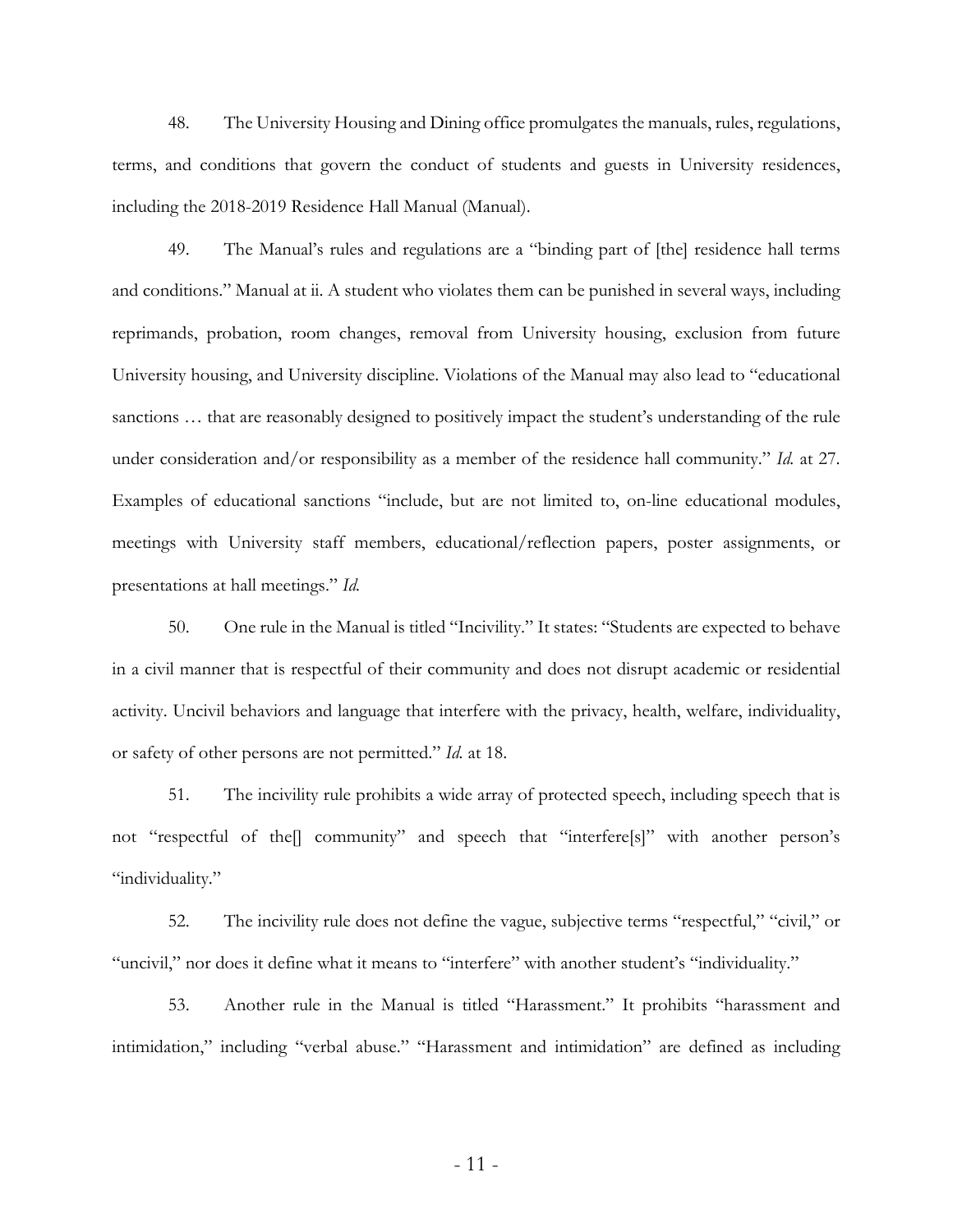"racism, sexism, heterosexism, cissexism, ageism, ableism, and any other force that seeks to suppress another individual or group of individuals." *Id.*

54. While the residential harassment rule notes that "harassment as defined in the Institutional Rules" is subject to "disciplinary action" by "the Dean of Students," it provides a separate disciplinary mechanism for "harassment" as defined in the Manual: "When acts of harassment or intimidation occur in the residence hall environment, the Residence Life staff, in conjunction with the Residence Hall Council, may lead a floor or hall meeting to discuss the incident and decide, as a community, appropriate steps that need to be taken to address the incident." *Id.*

55. The residential harassment policy prohibits a wide array of protected speech, including anything that fits into the vague and subjective categories of "cissexism," "ableism," or "any other force that seeks to suppress another individual or group."

### **III. The University's Campus Climate Response Team Chills Speech.**

56. The University established the Campus Climate Response Team (CCRT) in the spring of 2011. The impetus for the CCRT was then-President Powers' concern that "the university's dispute resolution procedures" were not "sufficient to handle any outbreaks of hateful or violent speech in a coordinated, campus-wide manner."

57. The CCRT reports to the Office of the Vice President for Diversity and Community Engagement and is jointly coordinated through the Division of Diversity and Community Engagement and the Division of Student Affairs. Its members include representatives from the Office of the Dean of Students and the UT Police Department.

58. The CCRT was created to investigate and respond to so-called "bias incidents" or "campus climate incidents." The "core functions" of the CCRT include "[g]athering information and managing the specific [bias] incident"; "[s]upporting individuals involved, including both those targeted by the incident and those who initiated the incident"; "[p]roviding appropriate and effective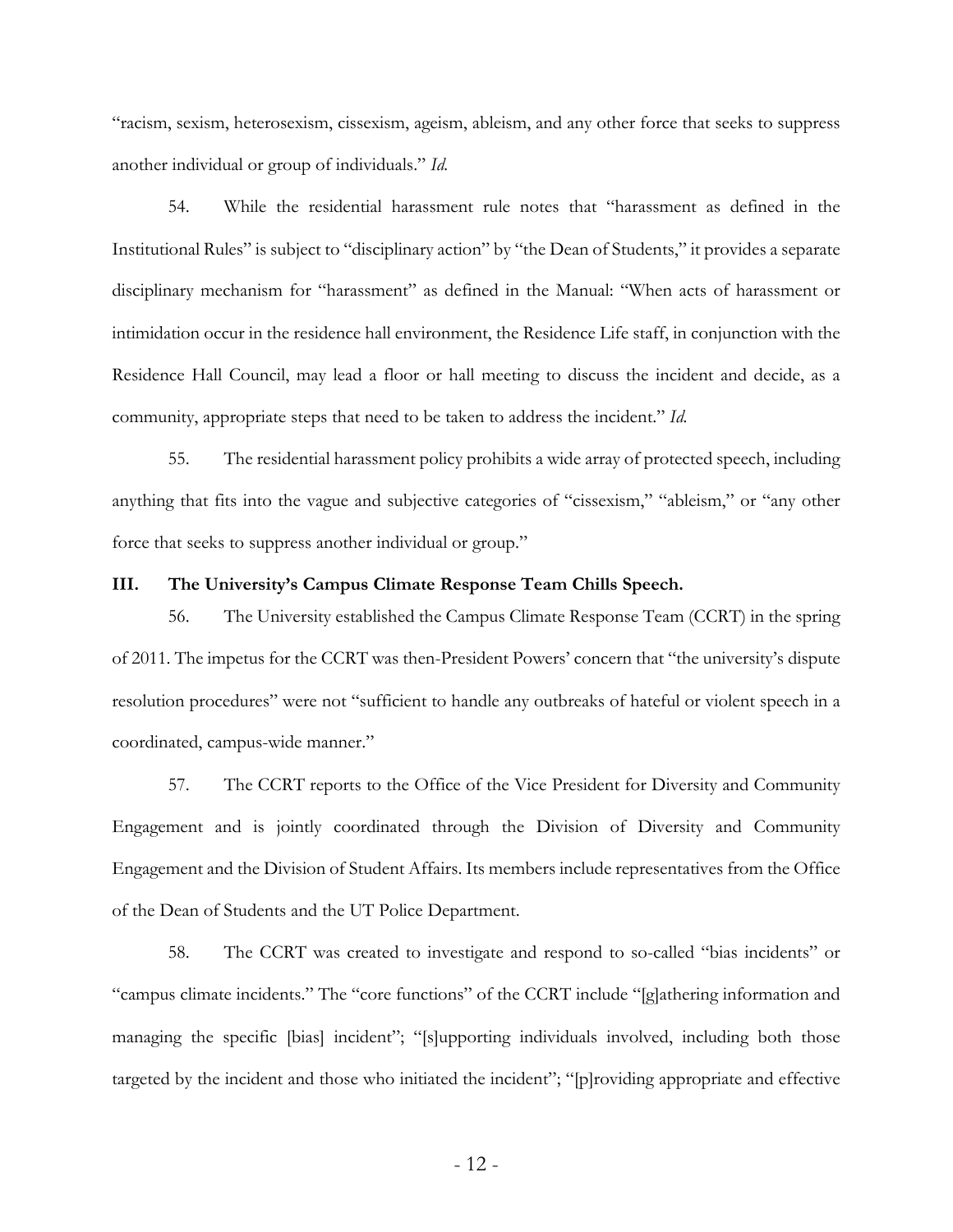education"; "[i]dentifying and connecting with appropriate support services"; "[e]valuating the response process post incident"; and "[c]oordinating, when appropriate, activities with other campuswide entities, especially those involved with crisis management." The CCRT also works with the University to develop policies and procedures that will "minimize campus climate incidents."

59. Because "bias incidents … negatively affect [t]he … campus community," the CCRT enlists "all members of the campus community to ... help[] ... eliminate bias and hate on campus." "Through the work of the CCRT," the University hopes that "bias incidents [can be] swiftly addressed in order to foster a more welcoming and inclusive campus culture."

60. The CCRT implores students and others to report "bias incidents" and "campus climate incidents" at the University "as soon as possible after their occurrence."

61. The definitions of "bias incident" and "campus climate incident" are broad and vague. Under the heading "Campus Climate Incident," the University's Policy on Hate and Bias Incidents states, "The University strongly encourages individuals who believe they have been discriminated against or have experienced threatened or actual violence on the basis of their race, color, religion, national origin, gender, gender identity or gender expression, age, disability, citizenship, veteran status, sexual orientation, ideology, political views, or political affiliation to report such incidents as provided in this policy." HOP 9-1810.

62. Examples of bias incidents, according to the University, include "a student organization hosting a party with a racist theme" and "somebody … creat[ing] a hostile or offensive classroom environment." Other examples featured by the University include "[i]nsulting and insensitive posts on social media or group chat apps pertaining to race, gender identity, or sexual orientation," "[d]erogatory comments made on a … course Facebook page," "[f]aculty commentary in the classroom perceived as derogatory and insensitive," "[h]ostile and insensitive treatment in interaction with a campus department/unit," "verbal[] harassment on and off campus," "[s]tudent

- 13 -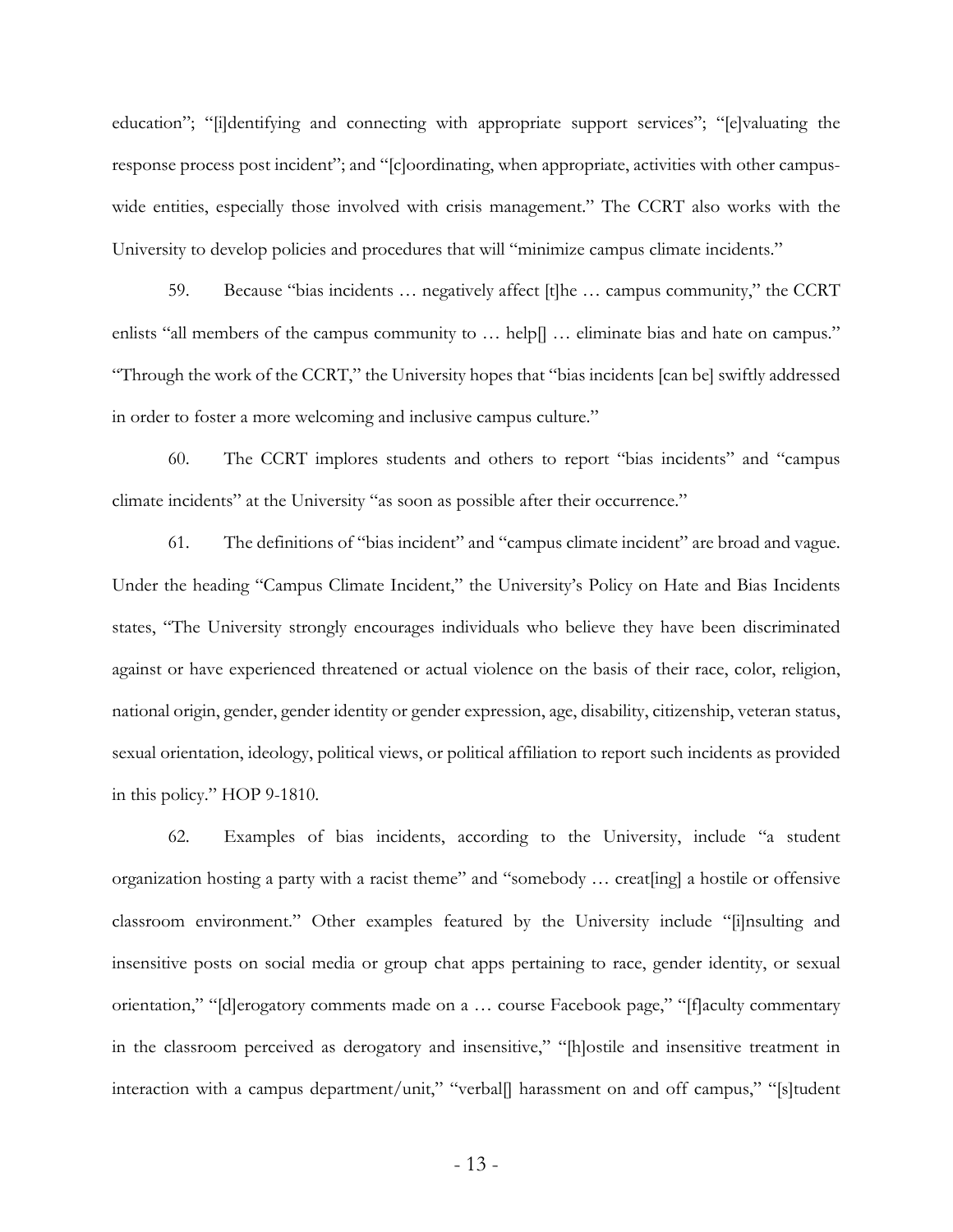organizations participating in traditions perceived as insensitive or based on stereotypes," and "[i]nsulting or insensitive online posts pertaining to race, gender identity, or sexual orientation."

63. Reports can be submitted to the CCRT in person, by phone, or on the internet through a web-based form called the Campus Climate Incident Online Report Form. Virtually all reports are made online through this web-based form.

64. Reports can be submitted by anyone "impacted by the incident," "including but not limited to the victim(s), witness(es) or any third party who was informed of the event but was not present at the time of its occurrence."

65. The online report form begins by stating, "The University of Texas at Austin is committed to addressing incidents that impact our campus climate, especially those that are biasrelated. Your assistance in bringing these incidents to our attention will enhance our ability to systematically identify and respond to such events. Please use this form to report a bias incident to the Campus Climate Response Team."

66. The online form has spaces for Name, Local Address, Phone Number, and Email Address. It asks, "What is your association with the incident?" and has checkboxes for Victim, Witness, Third Party, and Other. The online form also asks, "What is your affiliation with The University of Texas at Austin?" and has checkboxes for Student, Faculty, Staff, Alumnus, Parent, Visitor, and Other. The online form has a space for Date of Incident, which the reporter must fill out. It also asks for the Approximate Time of Incident. It then asks, "Did the incident occur on campus?" and has checkboxes for On Campus, Off Campus, and Online. The form has a space for Location(s) of Incident, which the reporter must fill out. The form has a space for the reporter to share any additional information about this incident," which the reporter must fill out. The space explains that "[e]xamples may include comments, conduct, gestures, markings, physical injuries, property damage, etc."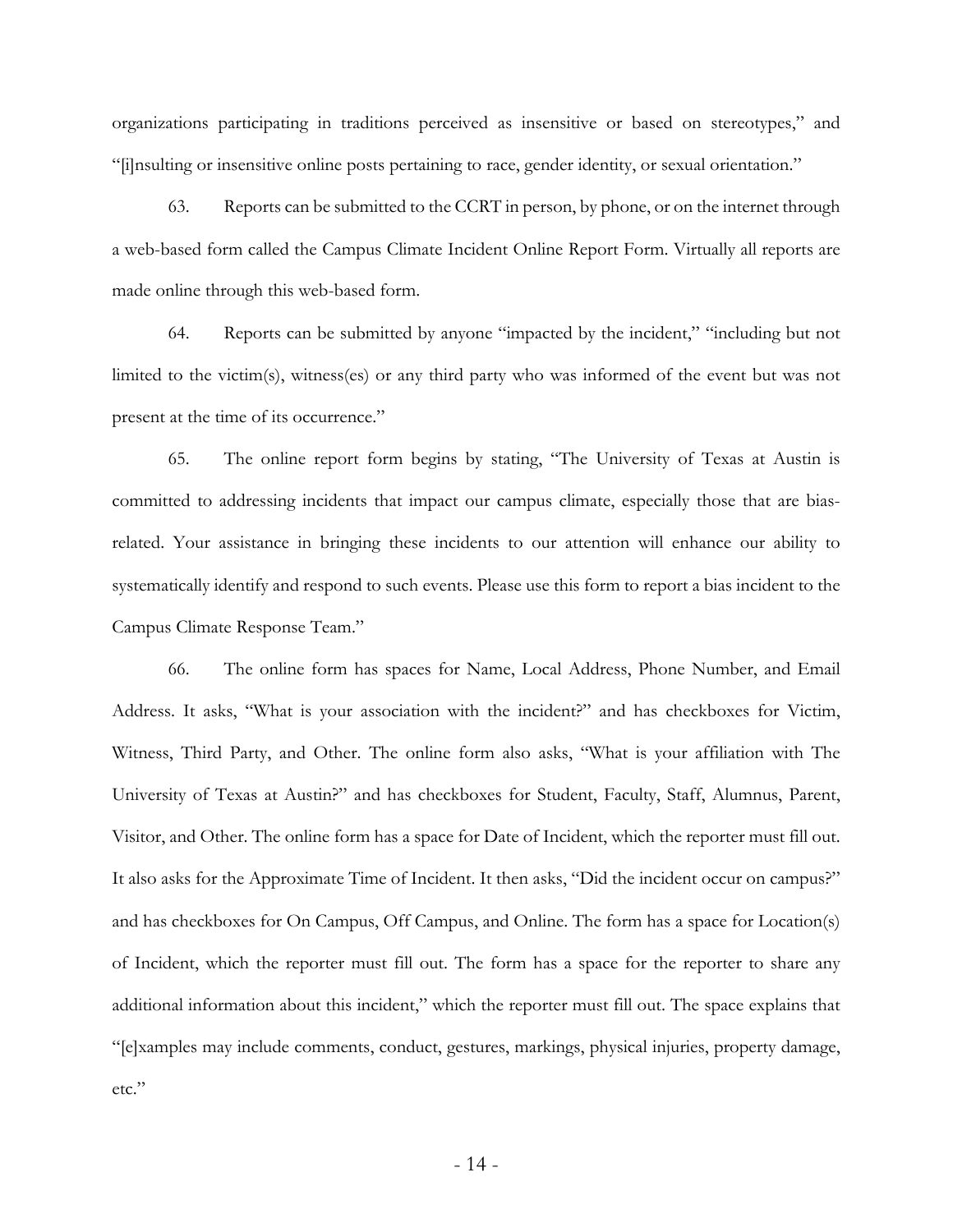67. The online form has additional questions and spaces "[i]f the incident is bias-related." It first asks the reporter, "[W]hat is the perceived motive for the bias?" and has checkboxes for Age, Citizenship, Disability, Race/Ethnicity, Gender, Gender Expression, Gender Identity, National Origin, Religion, Sexual Orientation, Veteran Status, Unsure/Do Not Know, and Other (Please Specify). The form then asks three questions and has spaces for the reporter's responses: "Have you reported the incident to another University of Texas at Austin office?", "What response did you receive from the office to which you initially reported the incident?", and "What type of response would you like to see as a result of reporting this incident?".

68. Reports can be submitted anonymously, which allows individuals "to report an incident but not be involved in the response."

69. But the CCRT "cannot guarantee confidentiality." Its website and online form state that "we have a legal obligation to respond institutionally to situations that may threaten the safety of The University of Texas at Austin community or that potentially violate the Institutional Rules on Student Services and Activities and/or university policy."

70. The CCRT maintains an online list of the reports it receives. It groups and codes reported incidents and then sorts them by Incident Number, Incident Date, Report Date (# of reports), Incident Location, Incident Location, Incident Type, Bias Motive, and CCRT Action Taken.

71. The CCRT provides "[h]elpful hints for responding to or reporting a campus climate incident," including: "**Pay close attention** to the date, time and location of the incident, providing the facts of the incident in as much detail as possible. **Describe** all comments, conduct, gestures, markings, physical injuries, property damage, etc. **Identify** alleged offender(s) by name and UT Austin affiliation, if known, or by physical appearance (e.g., age, height, weight, race/ethnicity, clothing, distinguishing characteristics, etc.), if unknown. **List** any possible witness(es) by name with contact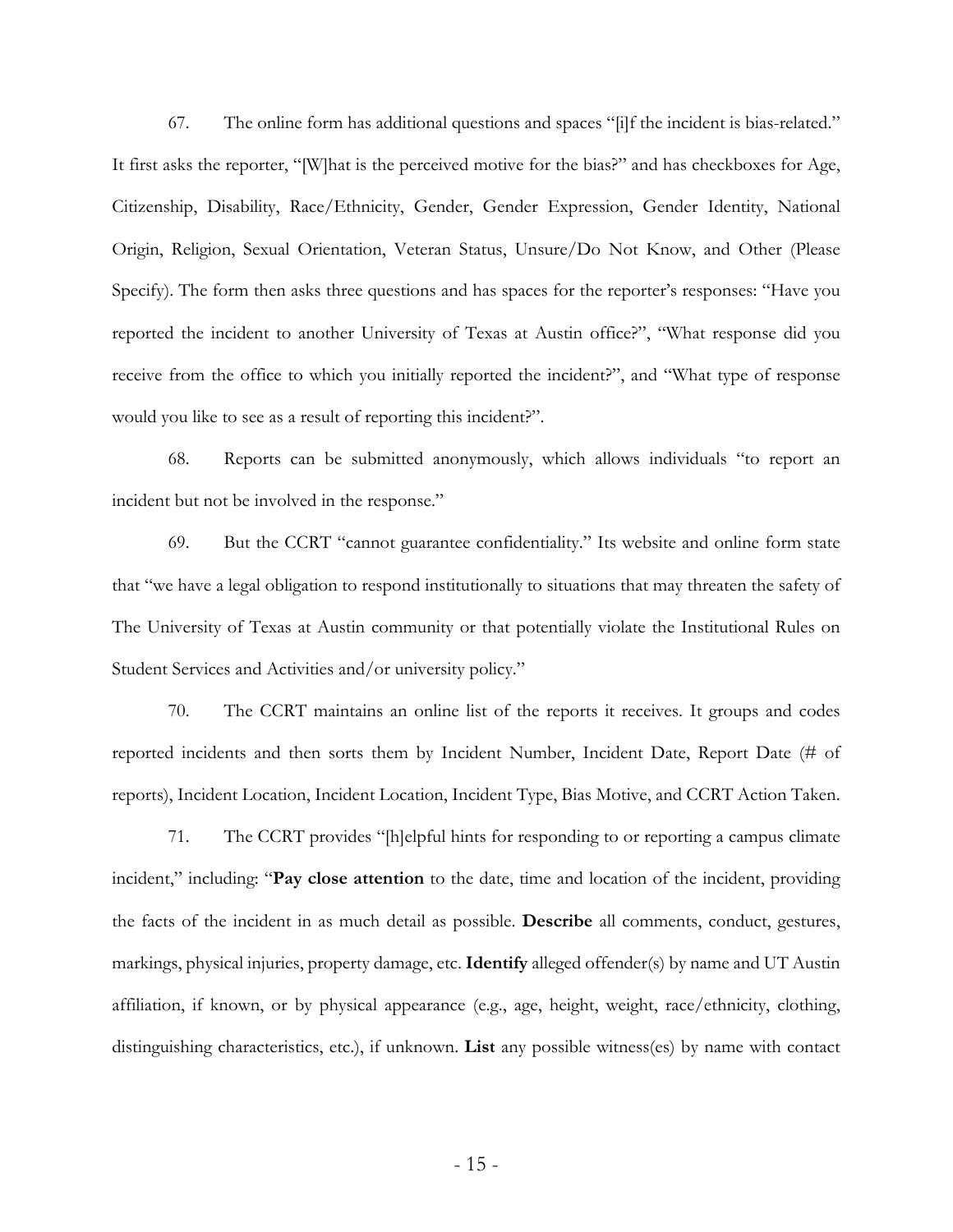information, if known, or if unknown, please indicate whether there were any witnesses." (Emphases in original.)

72. From September 1, 2017, through October 2, 2018, the CCRT received reports of more than one hundred independent "bias incidents." The number of reports was 94 in 2012-13, 670 in 2013-14, 104 in 2014-15, and 194 in 2015-16. The number of distinct bias incidents described in these reports was 82, 69, 75, and 104, respectively.

73. The most frequently reported type of bias incident is usually "verbal harassment or slurs," representing up to 48% of all reports. More recently, "online harassment" was the most reported type of bias incident.

74. Up to 37% of reports ask the University to take disciplinary action against the perpetrator of the bias incident, depending on the year. Nearly 20% demand an acknowledgement or apology from the perpetrator, depending on the year.

75. When the CCRT receives a report, it "responds within two business days." It makes at least two attempts to contact the incident reporter by phone or email. "In practice, team members prefer contact by telephone."

76. Lead members of the CCRT "determine whether the situation, as reported, falls within the parameters of a campus climate incident." "Lead team members also determine if there is a possible violation of the university's Institutional Rules on Student Services and Activities or policies outlined in the General Information Catalog."

77. If the incident potentially violates the law or the University's rules, the CCRT "works in partnership with campus and community resources that address violations of university policies and criminal acts." For example, the CCRT has "coordinated with partners such as the Office of the Dean of Students, Office of Institutional Equity, and UT Police Department to explore available actions to address the reported incidents. These include investigating and resolving incidents according to the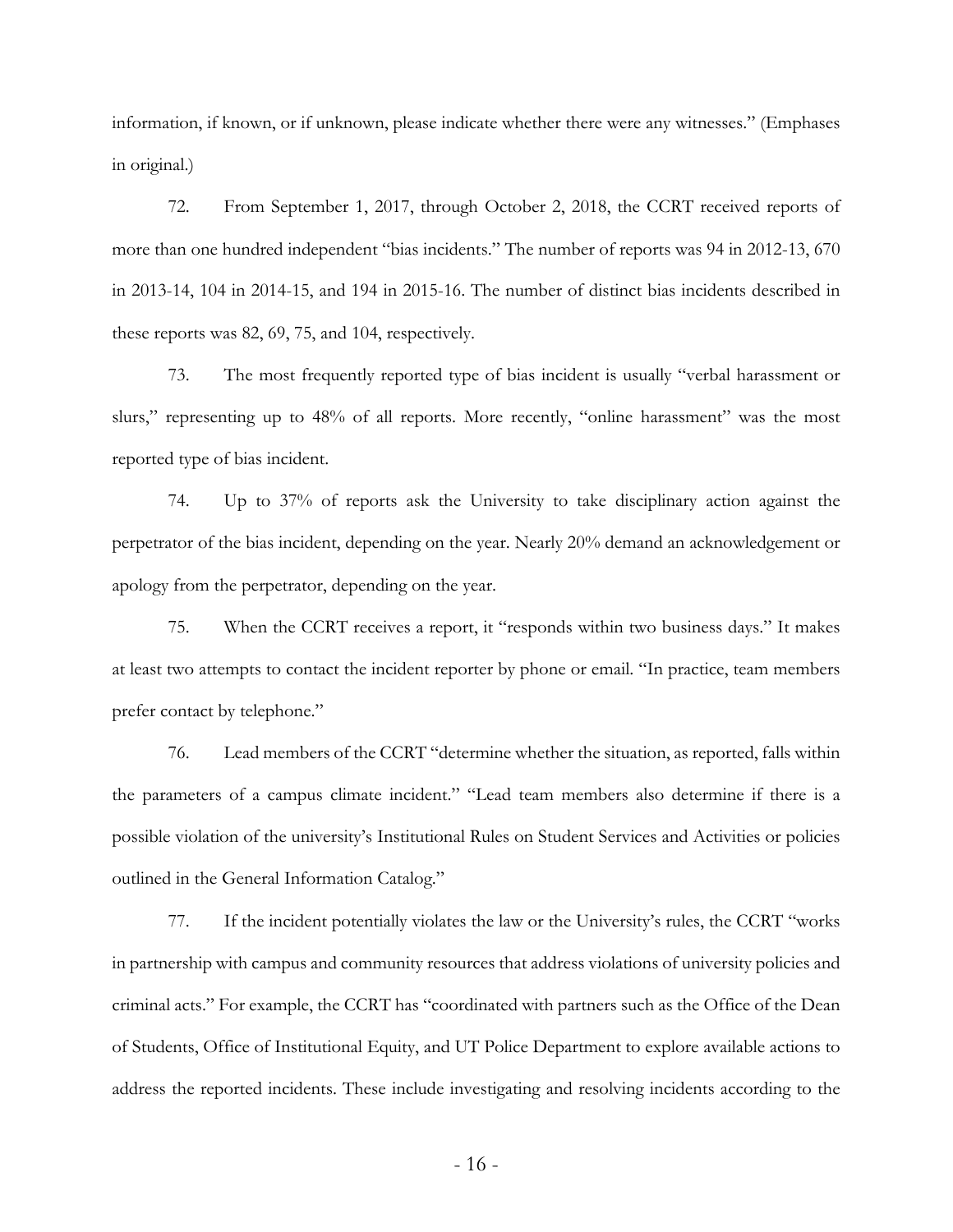UT Austin Institutional Rules on Student Services and Activities; initiating an informal nondiscrimination policy resolution process; [and] facilitating diversity education with student."

78. "Examples of responses" that occurred "directly as a result of CCRT reports include": "[i]nvestigation and resolution of incidents classified as a criminal act (coordinated with UTPD) or university policy violation (coordinated with the Office of the Dean of Students and the Office of Institutional Equity)"; "[i]nitiation of an informal non-discrimination policy resolution process (through the Office of Institutional Equity)"; "[d]iversity training and education with a department's staff, student organization members, and students in a course"; and "[e]ducational conversations or meetings with those initiating an incident (particularly student organizations) regarding the intent and impact of their actions, how the incident aligns with the organization's goals or mission, etc."

79. Separately, the CCRT can respond to a bias incident by convening a full "team meeting." After "[t]he team evaluates the incident," it can take several actions, including "[c]oordination of responses to the reported incident," "[m]ediation for impacted student(s), staff, and faculty," and "[s]upport and information to student(s), staff or faculty who initiated the incident." "Examples of responses coordinated by the CCRT include" "[e]ducational conversations/meetings with those initiating an incident regarding the intent and impact of their actions" and "[e]ducational conversations bringing together those who were targeted by an incident and those who initiated an incident."

80. For planned events that receive 10 or more reports to the CCRT, "[s]taff affiliated with the CCRT and the Office of the Dean of Students m[e]et with student leaders involved with the event."

81. The CCRT can also involve "representatives from other university offices and departments, as well as the Austin community, … in the process of resolving a particular incident."

- 17 -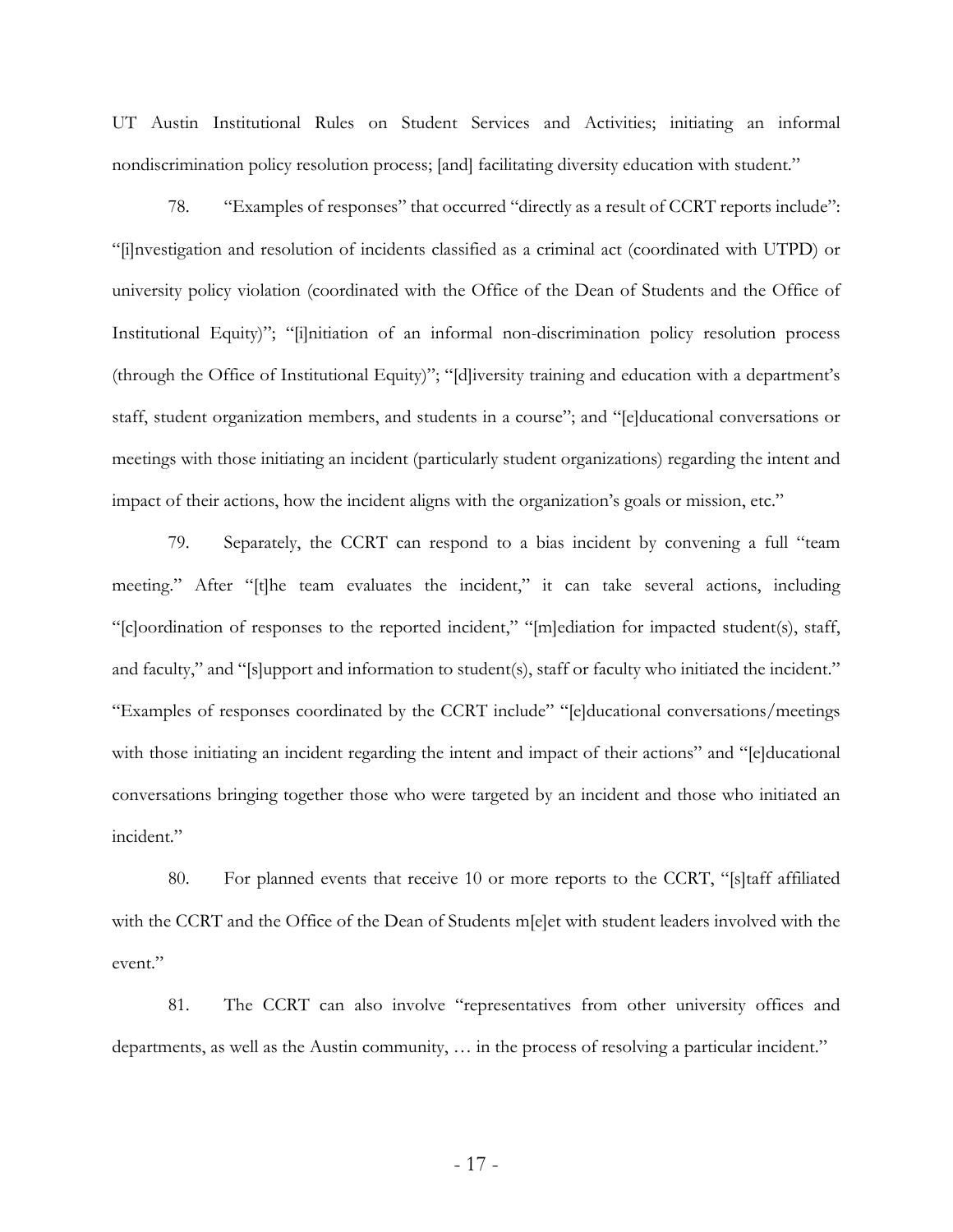82. A 2017 report from FIRE found that bias-response teams lead to "a surveillance state on campus where students and faculty must guard their every utterance for fear of being reported to and investigated by the administration." Bias Response Team Report 2017, at 28 (Feb. 2017), bit.ly/2P9iEaj. "While universities should certainly be listening to their students and offering resources to those who encounter meaningful difficulties in their life on campus, the posture taken by many Bias Response Teams is all too likely to create profound risks to freedom of expression, freedom of association, and academic freedom on campus." *Id.* at 5; *see also* Jeffrey Snyder & Amna Khalid, *The Rise of "Bias Response Teams" on Campus*, The New Republic (Mar. 30, 2016), bit.ly/1SaAiDB (arguing that bias-response teams "result in a troubling silence: Students, staff, and faculty [are] afraid to speak their minds, and individuals or groups [are] able to leverage bias reporting policies to shut down unpopular or minority viewpoints").

83. Other universities have likewise discovered that bias-response teams chill student speech. The University of Northern Colorado, for example, shuttered its bias-response team in 2016, explaining that it had come "at the expense of free speech and academic freedom" and that its socalled "voluntary" processes "made people feel that we were telling them what they should and shouldn't say." The University of Iowa likewise scrapped its plans to create a bias response team, citing their "high failure rate" and their tendency to "become almost punitive."

# **IV. The University's Unconstitutional Policies Are Fostering A Campus Environment That Chills Protected Expression And Fails To Protect Students' First Amendment Rights.**

84. The University's policies are irreparably harming countless students who seek to express themselves and voice their opinions without fear of investigation or punishment. The University's policies are especially likely to chill or deter speech on controversial or politically charged topics, as well as humor, satire, and parody. The result is that all University students lose the opportunity to challenge, debate, and learn from the views and experiences of their classmates.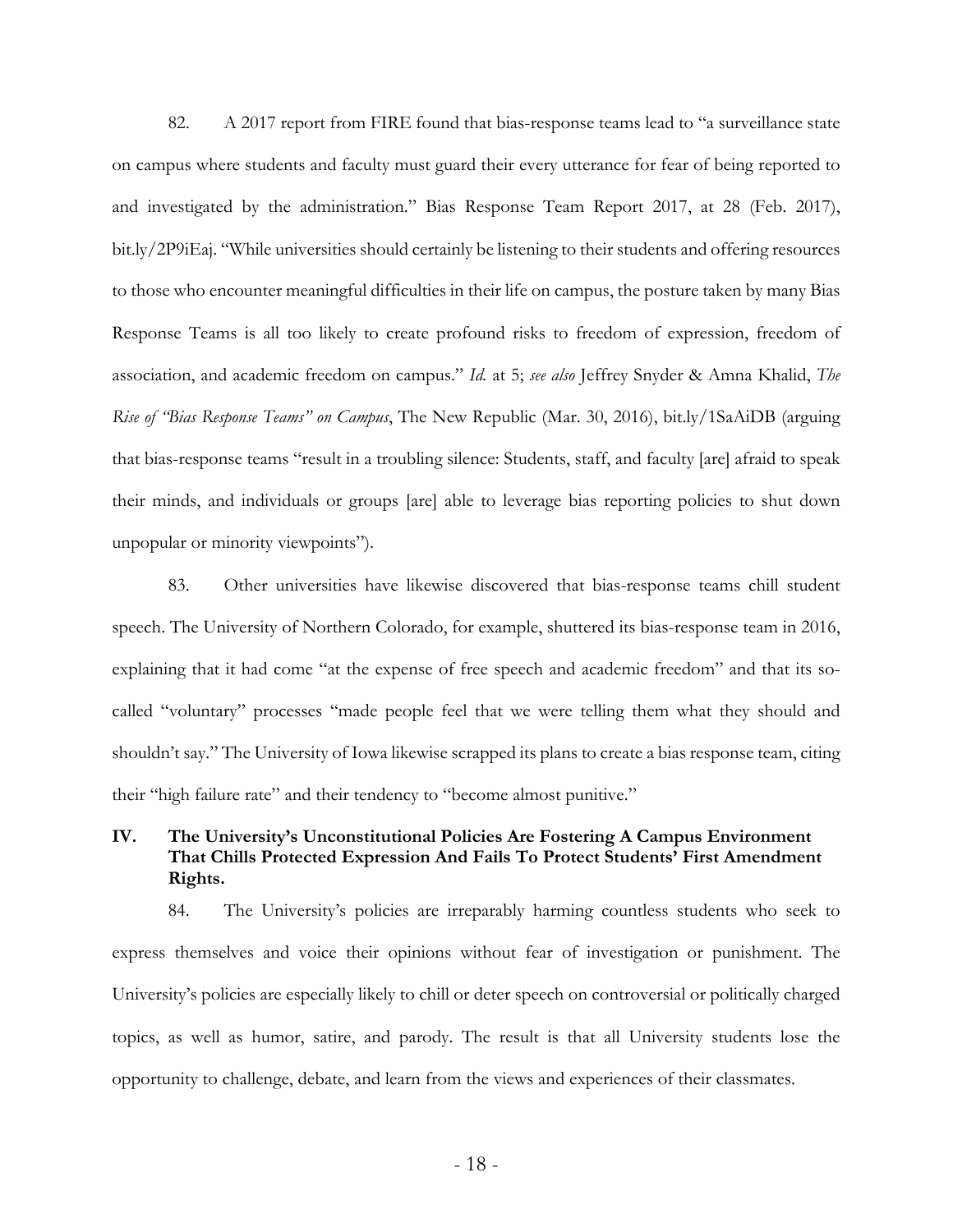85. Unsurprisingly, the University's policies have created a campus environment that is hostile to the free exchange of ideas and that chills protected expression. According to an October 2018 survey by College Pulse, more than 80% of students at the University agree that they are not free to say what they believe on campus because others might find it offensive.

86. Several recent examples illustrate the campus environment that the University' policies have fostered.

87. During the recent confirmation hearing of now-Justice Brett Kavanaugh, members of the Young Conservatives of Texas (YCT) set up a pro-Kavanaugh table and held up supportive signs. A large group of students surrounded the table for approximately two hours, hurling expletives and forcibly grabbing and destroying the signs. One YCT member had his "Make America Great Again" hat ripped off his head. The incident ended because campus police escorted the YCT members away to protect their safety. The YCT members were then "doxxed," meaning their personal information was published online (including their names, phone numbers, emails, and jobs). Upon information and belief, the University has taken no action in response to these attempts to shut down YCT's speech.

88. For the last two years, the University has released a Costume and Theme Selection Guide—a "checklist" of more than thirty dos and don'ts for Halloween costumes and themed sorority and fraternity parties. The Guide instructs students to avoid "intentionally or unintentionally appropriat[ing] another culture or experience." "[B]eing born in Hawaii," the Guide explains, "doesn't make you native Hawaiian." The Guide instructs students to avoid, among other things, "generic store-bought costumes or decorations" (because they are not "authentic"), as well as party themes like "Fiesta," "Around the World," and even "western/country." While the Guide purports to be "voluntary," it warns students that if they "choose not to take these considerations seriously" then they should be "fully prepared to deal with the consequences."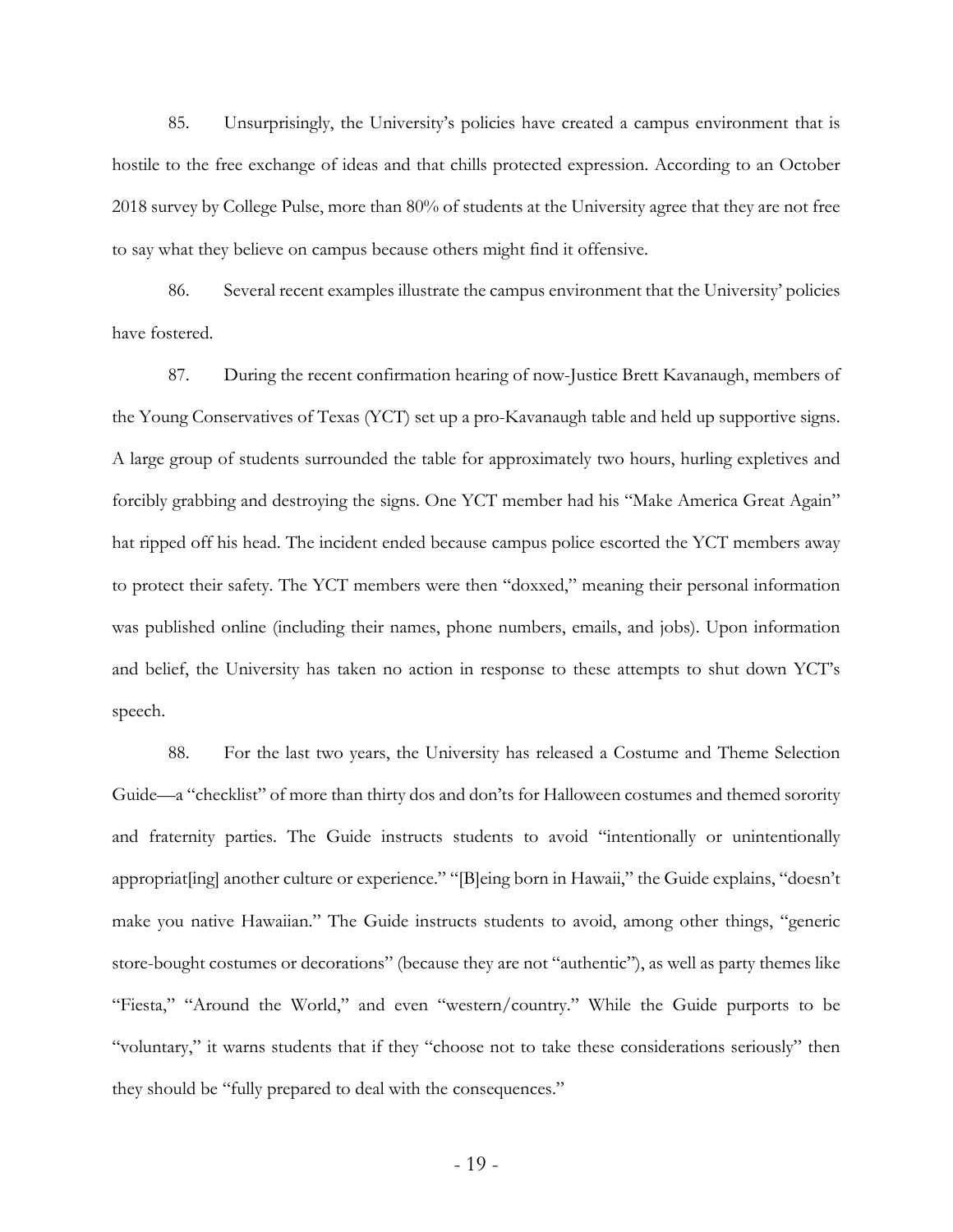89. After the Supreme Court issued its second decision in *Fisher v. University of Texas at Austin*—a case challenging the University's race-based admissions policies—members of YCT organized an "affirmative action bake sale." To draw an analogy to the University's admissions policy, the bake sale charged different prices based on the customer's race and sex. More than 100 students swarmed the bake sale, and some destroyed YCT's signs and baked goods. The bake sale prompted nearly 200 complaints to the CCRT, and more than 800 students signed a petition asking the University to disband YCT. Members of the University's Student Government also drafted a resolution to disband YCT, claiming that the bake sale violated the University's verbal-harassment policy (the same policy being challenged here). The University's Vice President for Diversity and Community Engagement issued a statement denouncing the bake sale as "inflammatory and demeaning" and responsible for "creat[ing] an environment of exclusion and disrespect among our students, faculty and staff."

90. In the spring of 2014, the UT Objectivism Society planned to host an on-campus debate between Yaron Brook of the Ayn Rand Institute and Hames Galbraith of the Texas Inequality Project. The title of the debate was "Inequality: Should We Care?". When the Objectivism Society applied for funds that are generally available for these kinds of events, the University's Events CoSponsorship Board denied its request. The Objectivism Society asked for an explanation, but the Board responded that it "is unable to disclose any information regarding the deliberation process." The University provided no explanation for its decision until it received a letter from FIRE raising the prospect of unconstitutional viewpoint discrimination.

91. In the spring of 2018, the University announced a new program called "MasculinUT." The program sought to address the supposed problem of "restrictive masculinity," including the supposedly offensive notions that men should be "successful," be "active," and "tak[e] care of people." The MasculinUT program was housed in the University's Counseling and Mental Health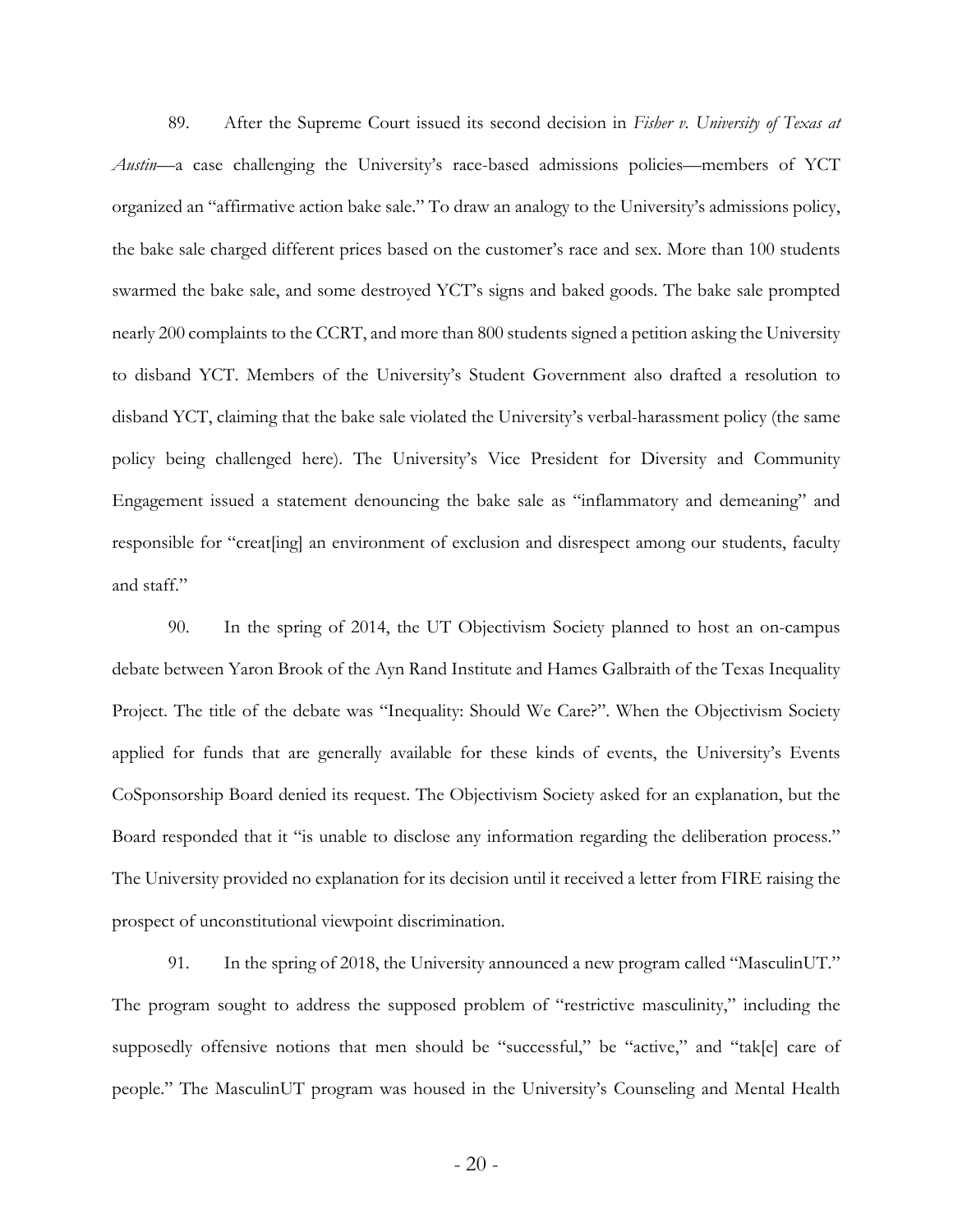Center, which prompted criticisms that the University views masculinity as a mental disorder. This criticism caused the University to temporarily shelve the program, only to relaunch it in the fall of 2018. During that time, it was revealed that the University had disciplined a law student by making him watch "The Mask You Live In," a movie that addresses America's "narrow definition of masculinity." The University required the student to write a "reflection paper" about the movie, addressing how "gender role stereotypes/concepts … have impacted your relationships with women," "your idea of 'healthy masculinity,'" and "what active steps you can take today to encourage healthy attitudes around masculinity."

92. In the fall of 2013, YCT announced an event titled "Catch an Illegal Immigrant." Volunteers would walk around campus wearing a label that said "illegal immigrant," and students who "caught" one of the volunteers would win a gift card. Intentionally provocative and controversial, the event was meant to spark debates and conversations about immigration. Before the event, however, the University's Vice President for Diversity and Community Engagement issued a statement that said, "If the members of YCT carry out their plan for 'Catch an Illegal Immigrant,' they are *willfully ignoring the honor code*." (Emphasis added.) Because students who violate the honor code face discipline, YCT's members worried that the University would retaliate against them and cancelled the event. Meanwhile, a student petition with more than 5,000 signatures asked the University to use the event as a basis to disband YCT. The petition argued that YCT's right to "free speech" was outweighed by the University's "obligation to … make the University a safe environment to historically oppressed groups." The event also generated 572 reports to the CCRT, 92% of which requested disciplinary action against members of YCT. The CCRT met with YCT members regarding the event.

93. Less than two months ago, in October 2018, an event featuring conservative commentator Charlie Kirk was disrupted with chants and expletives, and many of the signs advertising the event were vandalized or removed. In the wake of that event, the University has begun requiring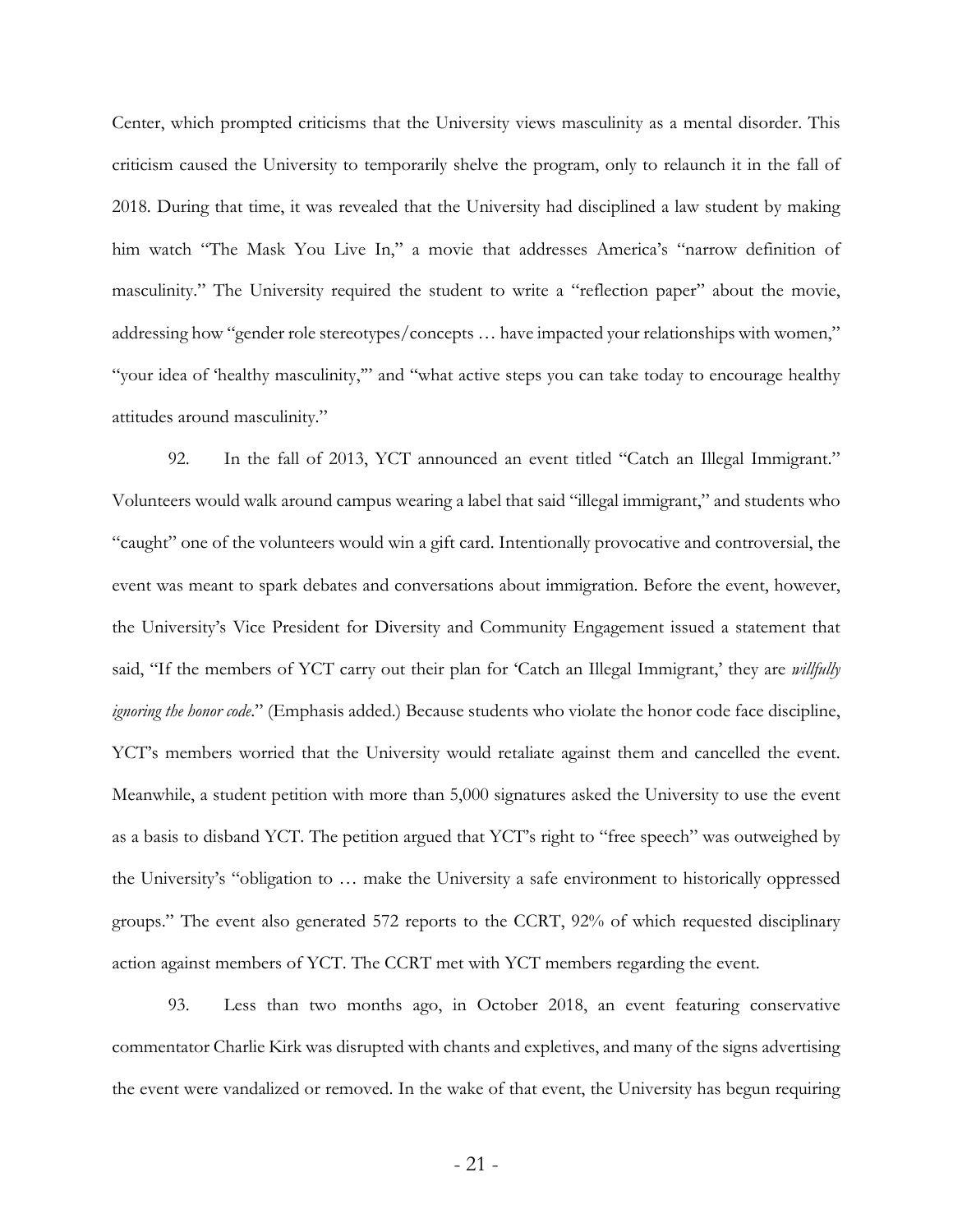student groups to obtain advance approval from the administration before inviting speakers to campus.

94. These recent events reinforce what the University's official policies already make clear—that certain viewpoints are not welcome on campus and will be met with retribution from the University and/or other students.

## **V. The University's Unconstitutional Policies Are Causing Concrete And Direct Injuries To Speech First's Members.**

95. Speech First's members who attend the University are incurring concrete injuries as a direct result of the University's unconstitutional policies and actions. These students have a credible fear that the expression of certain viewpoints will be treated as "offensive," "biased," "rude," "uncivil," or "harassing," thus subjecting them to investigation or discipline.

96. One Speech First member ("Student A") is a freshman at the University. Student A lives in a University dormitory and uses the University's information resources.

97. Student A enrolled in the University because she wanted to learn in an intellectually challenging environment in which students and faculty are free to engage in lively, fearless debate and deliberation.

98. Student A has views that are unpopular and in the minority on campus. Student A considers herself a Tea Party conservative. She strongly supports Israel, believes in a race-blind society, supports President Trump, is pro-life, and supports the border wall.

99. Student A disagrees with students who advocate for views opposing her own. In particular, Student A disagrees with students who advocate for open borders and the protection of illegal immigrants, who support the BDS movement to end support for Israel, and who do not support the President.

100. Student A wants to engage in open and robust intellectual debate with her fellow students about these topics in her dormitory, on campus, online, and in the city of Austin.

- 22 -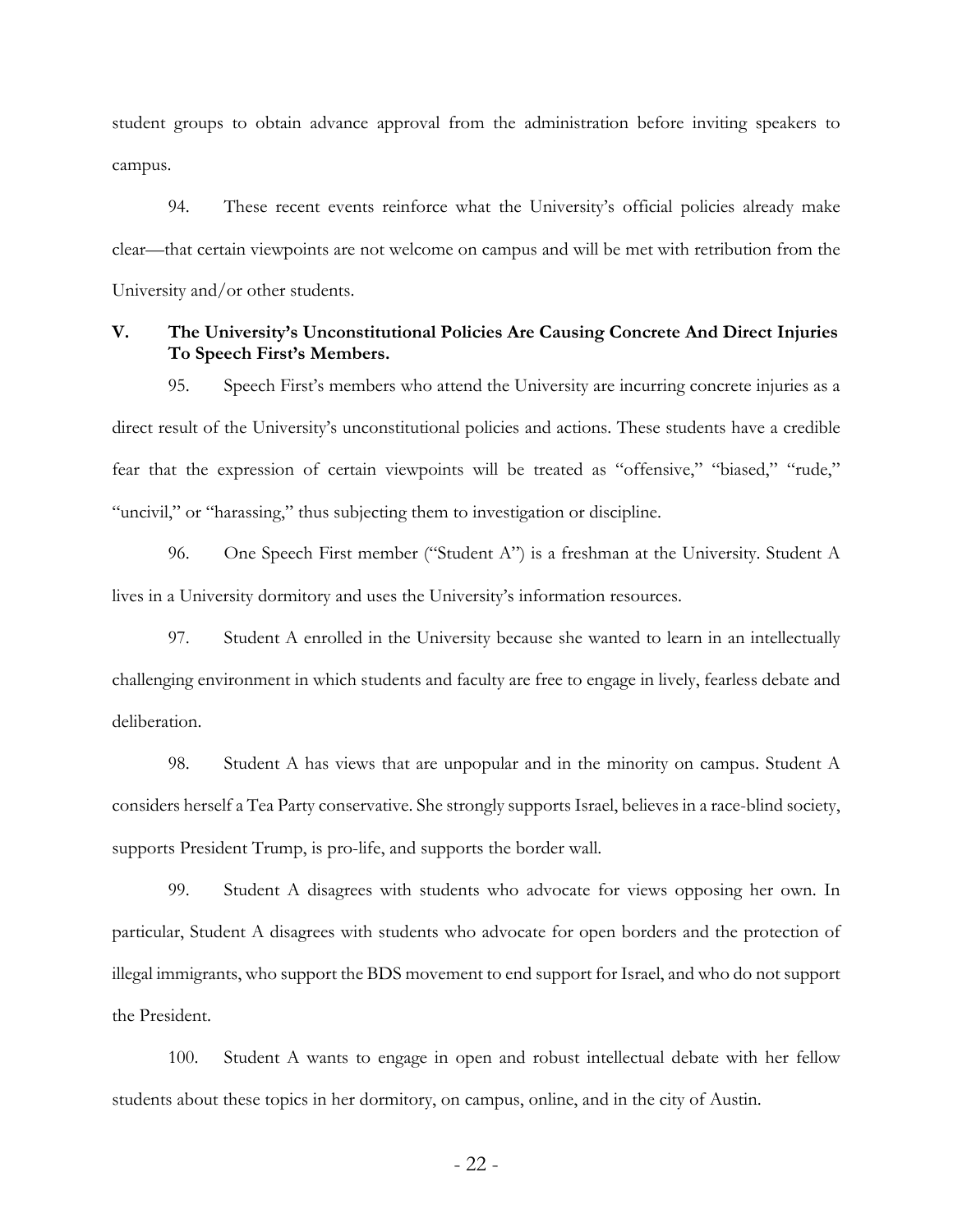101. Because Student A believes in these topics, she wants to speak passionately and forcefully about these issues. Student A wants to point out the flaws in her fellow students' arguments and encourage her fellow students to change their minds about these topics or, at a minimum, to understand her point of view.

102. The University's policies are nonetheless chilling Student A's speech and deterring her from speaking openly about issues that are important to her.

103. Student A credibly fears that expression of her views may be considered "offensive," "biased," "rude," "uncivil," or "harassing," under the Institutional Rules, the Acceptable Use Policy, and the Residence Hall Manual, thus risking investigation and formal or informal punishment.

104. Student A also fears that expression of her views could result in her being reported, investigated, and potentially punished by the CCRT for engaging in a "bias incident" or "campus climate incident."

105. Because the University's policies are vague about exactly what they proscribe, the only ways for Student A to avoid these risks of investigation and/or sanctions are to refrain from expressing her sincerely held views; to articulate her views less forcefully; or to articulate her opinions only in the company of students who already share her views.

106. Because of her credible fear that her speech will be deemed "biased," "rude," "uncivil," "harassing," or a "campus climate incident," Student A does not feel free to express all of her views on campus and, in particular, in her dormitory.

107. Another Speech First member ("Student B") is a sophomore at the University. Student B uses the University's information resources, including his University email address.

108. Student B considers himself a libertarian. He strongly supports the Second Amendment right to keep and bear arms, believes in a race-blind society, and has serious concerns that the "Me Too" movement will erode due process. Student B believes, among other things, that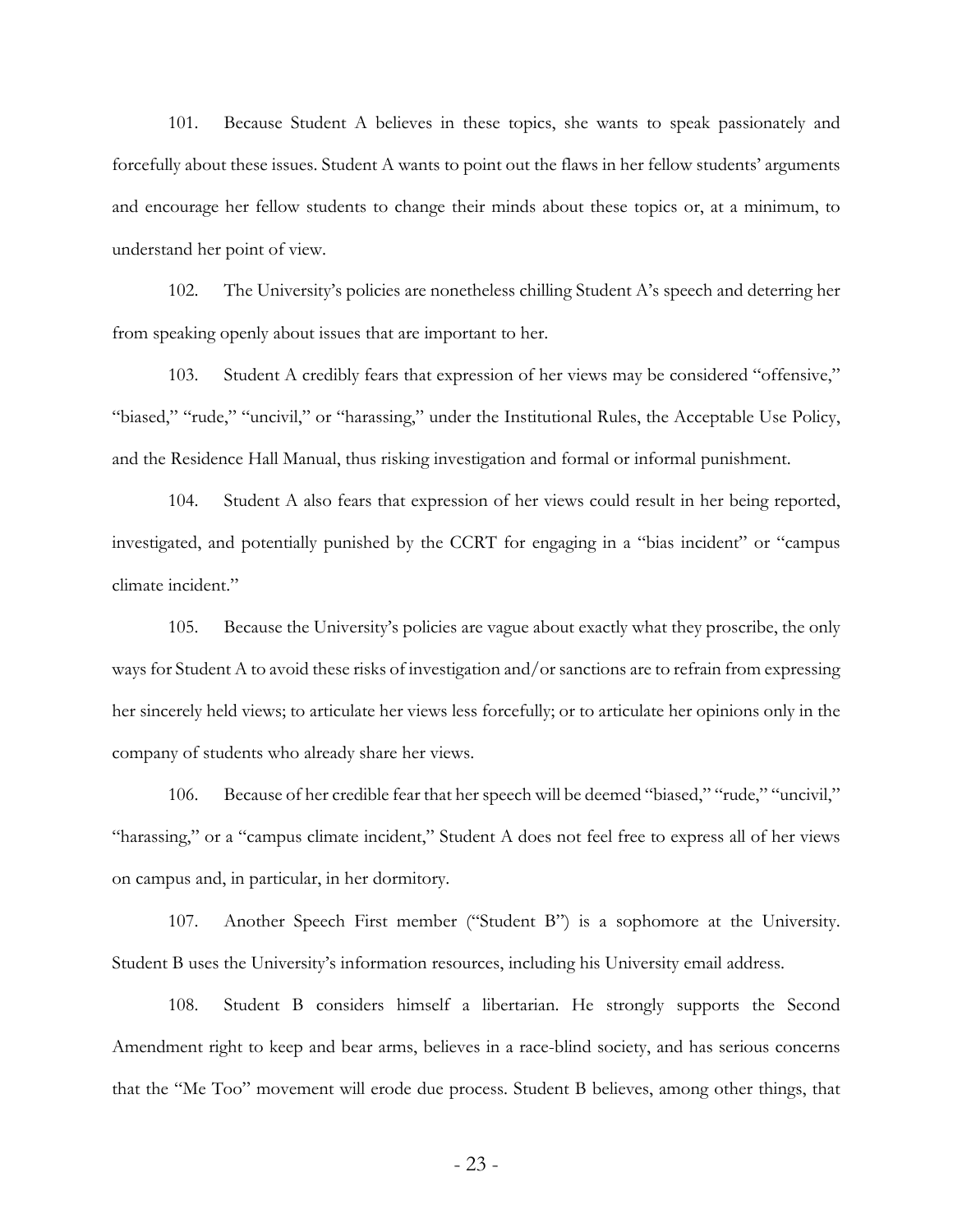affirmative action should be prohibited and that Justice Brett Kavanaugh was innocent of the accusations made against him and was properly confirmed to the U.S. Supreme Court.

109. Student B credibly fears that expression of these and other views could be deemed "offensive," "harassing," "uncivil," or "rude" under the Institutional Rules or the Acceptable Use Policy, thus risking investigation and formal or informal punishment.

110. Student B credibly fears that forceful speech on these issues could result in an accusation of a "bias incident" or "campus climate incident," thereby leading to an investigation by the CCRT and potentially formal or informal punishment. Student B also fears that being reported to or investigated by the CCRT could hurt him in future job or graduate-school opportunities.

111. Because of these credible fears of investigation and punishment, Student B does not forcefully articulate his views when he is in class or in the presence of students who may disagree with him.

112. Another Speech First member ("Student C") is a freshman at the University and lives in University housing. Student C uses the University's information resources.

113. Student C holds views that are unpopular and in the minority on campus. He believes that the breakdown of the nuclear family has had many negative effects on society, he is strongly prolife, he strongly supports the Second Amendment, and he believes that Justice Kavanaugh was treated unfairly during his confirmation proceedings.

114. Student C credibly fears that expression of his strongly held views could be deemed "offensive," "harassing," "uncivil," or "rude" under the Institutional Rules, the Acceptable Use Policy, or the Residence Hall Manual, thus risking investigation and formal or informal punishment.

115. Student C credibly fears that forceful speech on these issues could result in an accusation of a "bias incident" or "campus climate incident," triggering an investigation by the CCRT

- 24 -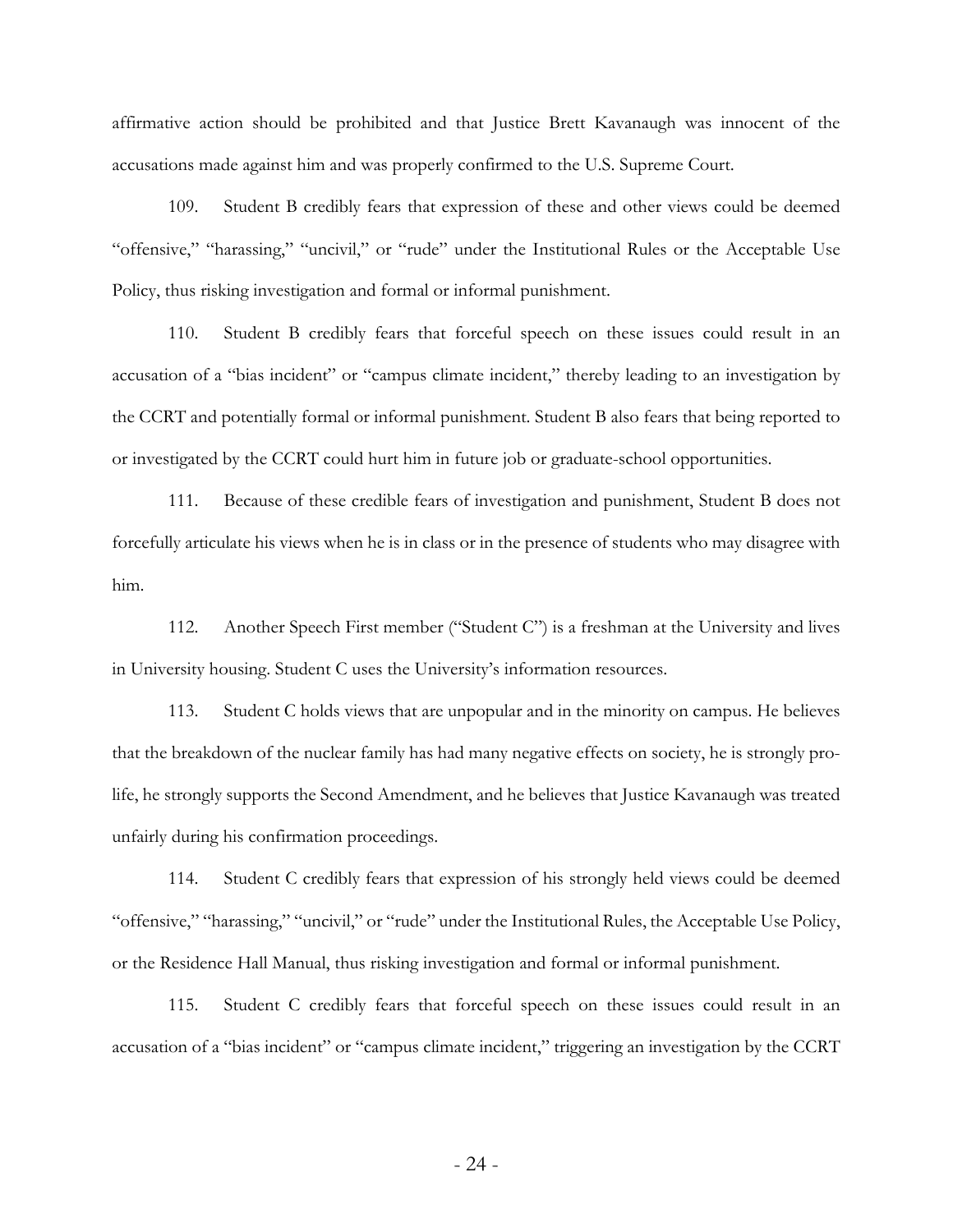and potential formal or informal punishment. Student C and his friends believe they need to "watch your mouth or you'll get in trouble with the CCRT."

116. Student C is concerned about selective enforcement and viewpoint discrimination by the CCRT. He believes the CCRT has done little to nothing to protect students who have been shouted down, harassed, and "doxxed" for expressing views similar to his own.

117. Student A, Student B, and Student C are examples of Speech First members at the University who are suffering concrete harm to their First and Fourteenth Amendment rights as a direct result of Defendants' actions.

118. Student A, Student B, and Student C face a credible threat that the speech in which they seek to engage would be considered "harassment," "uncivil," "rude," or "offensive" and would thus violate the Institutional Rules, the Acceptable Use Policy, or the Residence Hall Manual. They also face a credible threat that their speech would be reported as a bias incident or campus climate incident and would lead to investigations and formal or informal punishment from the CCRT.

# **COUNT I Violation of the First Amendment (Verbal Harassment Rule)**

119. Plaintiff repeats and realleges each of the prior allegations in this Complaint.

120. The First Amendment prohibits State officials at public universities from adopting regulations of students that are "so broad as to chill the exercise of free speech and expression." *Dambrot v. Cent. Michigan University*, 55 F.3d 1177, 1182 (6th Cir. 1995).

121. "Because First Amendment freedoms need breathing space to survive, a state may regulate in the area only with narrow specificity." *Gooding v. Wilson*, 405 U.S. 518, 522 (1972). A public university must carefully craft its regulations "to punish only unprotected speech and not be susceptible of application to protected expression." *Id.* A regulation is unconstitutionally overbroad if "'a substantial number of its applications are unconstitutional.'" *Serafine v. Branaman*, 810 F.3d 354, 363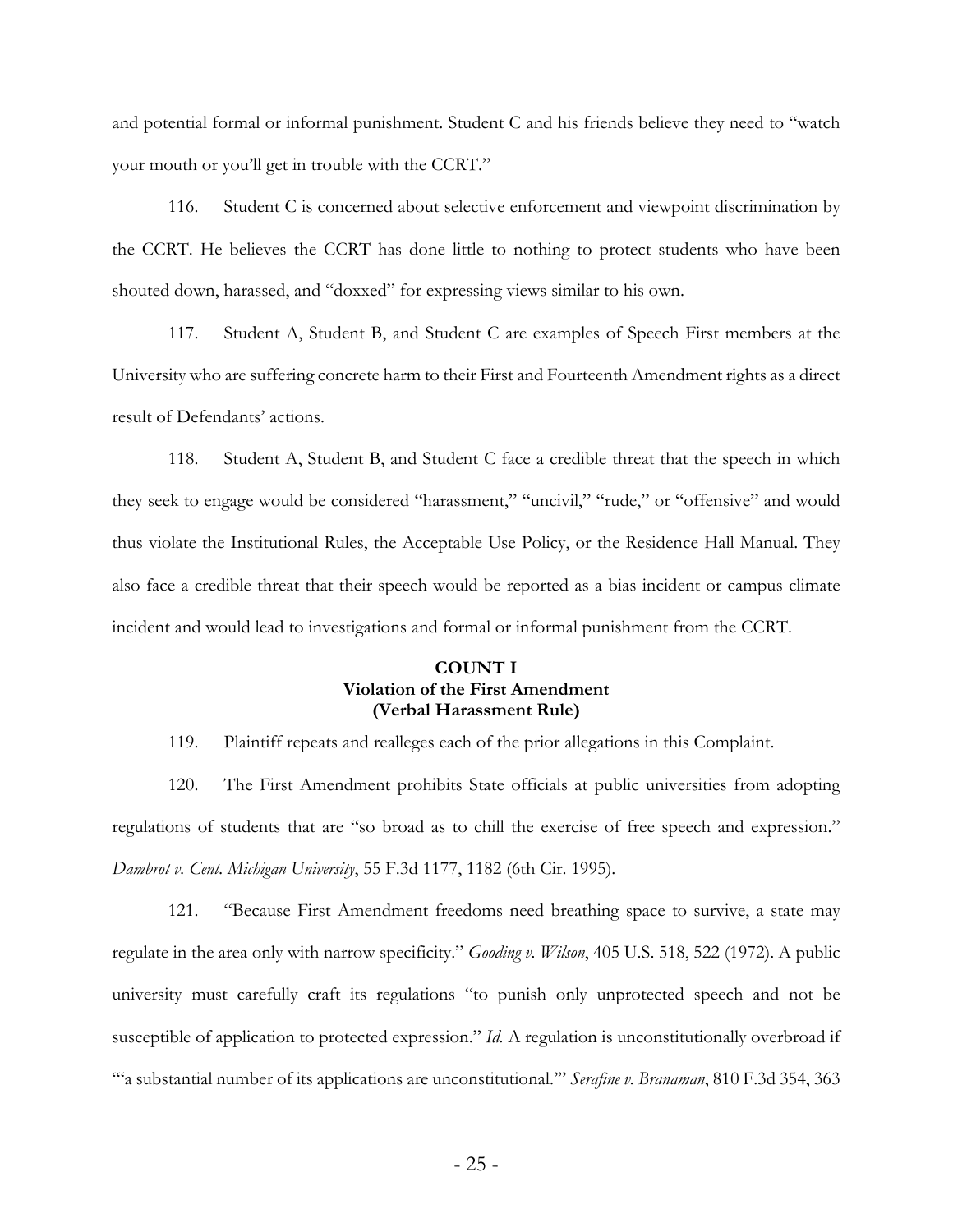(5th Cir. 2016) (citations omitted). The Court must find such regulations facially unconstitutional because "the threat of enforcement of an overbroad [regulation] may deter or 'chill' constitutionally protected speech," as "[m]any persons, rather than undertake the considerable burden (and sometimes risk) of vindicating their rights through case-by-case litigation, will choose simply to abstain from protected speech, harming not only themselves but society as a whole, which is deprived of an uninhibited marketplace of ideas." *Virginia v. Hicks*, 539 U.S. 113, 119 (2003).

122. "There is no categorical 'harassment exception' to the First Amendment's free speech clause." *Saxe v. State Coll. Area Sch. Dist.*, 240 F.3d 200, 204 (3d Cir. 2001) (Alito, J.). Rather, "[t]he right to provoke, offend and shock lies at the core of the First Amendment. This is particularly so on college campuses. Intellectual advancement has traditionally progressed through discord and dissent, as a diversity of views ensures that ideas survive because they are correct, not because they are popular." *Rodriguez v. Maricopa Cty. Cmty. Coll. Dist.*, 605 F.3d 703, 708 (9th Cir. 2010). "[I]f it is the speaker's opinion that gives offense, that consequence is a reason for according it constitutional protection." *Hustler Magazine, Inc. v. Falwell*, 485 U.S. 46, 55 (1988).

123. The University's verbal-harassment rule is unconstitutionally overbroad. By its terms, it covers "speech, oral, written, or symbolic," including "personal attacks" based on "political views." The rule is not limited to constitutionally unprotected speech, such as obscenity or fighting words.

124. While a university might be able to prohibit harassment that amounts to "discrimination" against a protected class that is "so severe, pervasive, and objectively offensive that it can be said to deprive the victims of access to the educational opportunities or benefits provided by the school," *Davis Next Friend LaShonda D. v. Monroe Cty. Bd. of Educ.*, 526 U.S. 629, 650 (1999), the University's verbal-harassment rule goes far beyond that. It prohibits verbal harassment that is "offensive"—including "personal attacks" and "ridicule" of individuals for their "political views" not just harassment that amounts to discrimination against a protected class. It prohibits harassment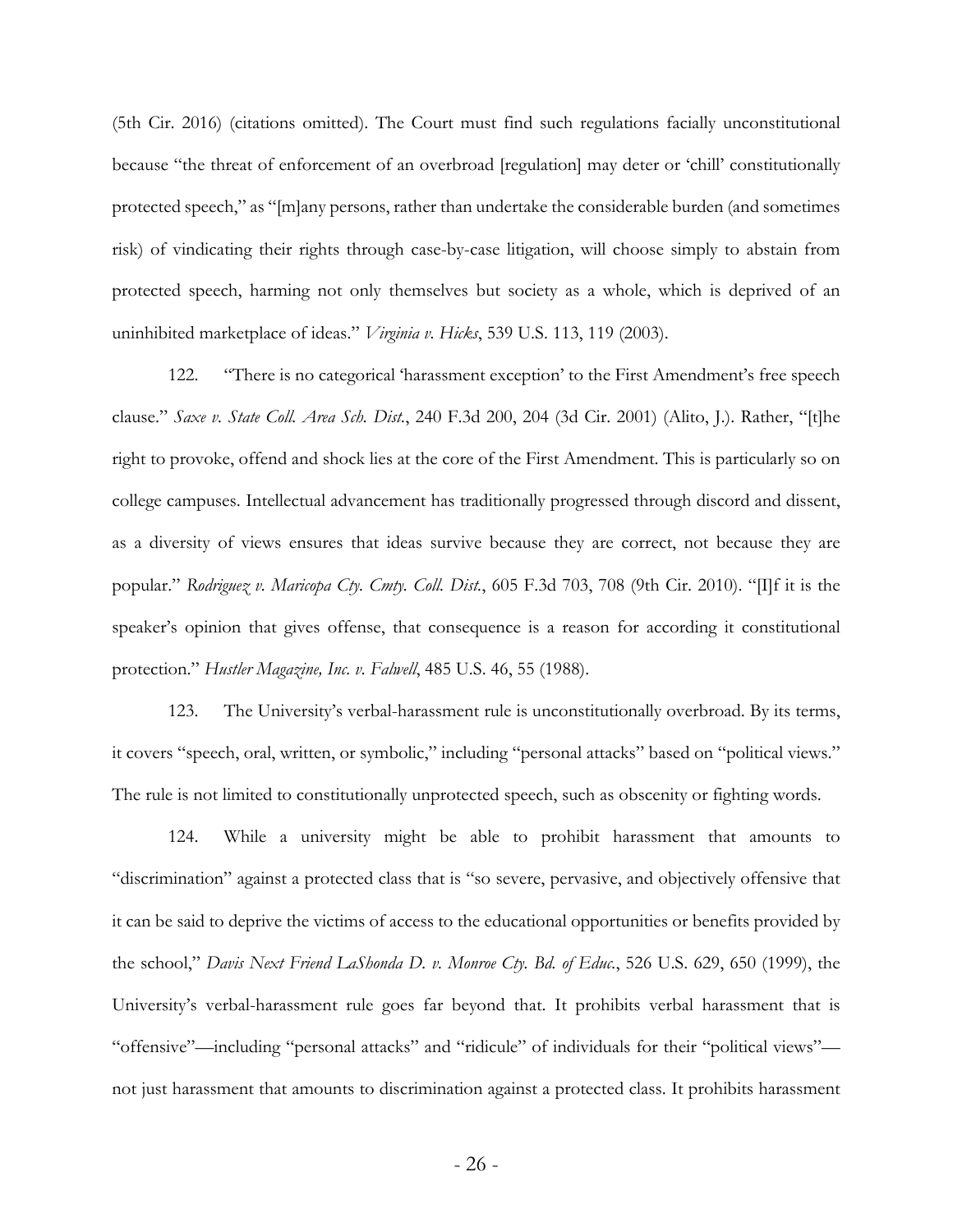that is "severe *or* pervasive *or* persistent"—including isolated incidents and one-on-one peer harassment—not just harassment that is "severe, pervasive *and* objectively offensive." And it prohibits harassment that "*interferes with* or *diminishes* the victim's ability to participate" in University programs, not just harassment that "effectively denie[s] [the victim] equal access to [the University's] resources and opportunities." *Id.* at 651.

125. Further, the rule states that "[v]erbal harassment is *often* based on the victim's appearance, personal characteristics, or group membership, including but not limited to race, color, religion, national origin, gender, age, disability, citizenship, veteran status, sexual orientation, gender identity or gender expression, ideology, political views, or political affiliation." (Emphasis added.) This prohibition is viewpoint based and not limited to constitutionally unprotected expression.

126. There are a substantial number of instances in which the University's harassment policy cannot be applied consistent with the First Amendment.

127. This overbroad policy chills protected speech and expression.

128. Defendants adopted this unconstitutional policy under color of state law.

# **COUNT II Violation of the First and Fourteenth Amendments – Void-for-Vagueness (Verbal Harassment Rule)**

129. Plaintiff repeats and realleges each of the prior allegations in this Complaint.

130. "It is a basic principle of due process that an enactment is void for vagueness if its prohibitions are not clearly defined." *Grayned v. City of Rockford*, 408 U.S. 104, 108 (1972). "[T]he vagueness doctrine has two primary goals: (1) to ensure fair notice to the citizenry and (2) to provide standards for enforcement [by officials]." *Ass'n of Cleveland Fire Fighters v. City of Cleveland*, 502 F.3d 545, 551 (6th Cir. 2007).

131. "With respect to the first goal, … '[a] statute which either forbids or requires the doing of an act in terms so vague that [individuals] of common intelligence must necessarily guess at its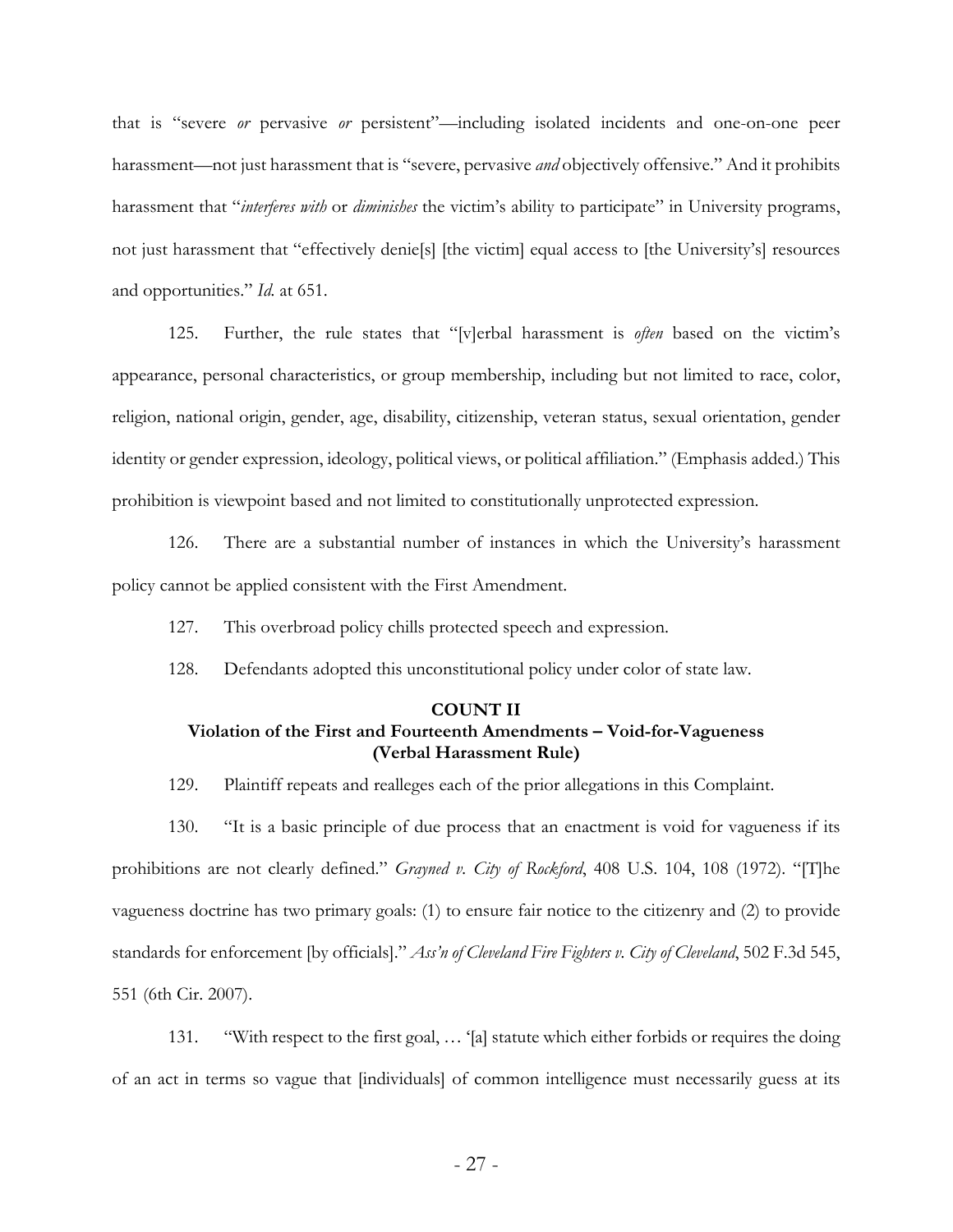meaning and differ as to its application, violates the first essential of due process of law.'" *Id.* (quoting *Connally v. Gen. Constr. Co.*, 269 U.S. 385, 391 (1925)).

132. "With respect to the second goal, … 'if arbitrary and discriminatory enforcement is to be prevented, laws must provide explicit standards for those who apply them. A vague law impermissibly delegates basic policy matters to [officials] for resolution on an ad hoc and subjective basis.'" *Id.* (quoting *Grayned*, 408 U.S., at 108-09).

133. This principle of clarity is especially demanding when First Amendment freedoms are at stake. If the challenged law "interferes with the right of free speech or of association, a more stringent vagueness test should apply." *Village of Hoffman Estates v. Flipside, Hoffman Estates, Inc.*, 455 U.S. 489, 499 (1982). "Certainty is all the more essential when vagueness might induce individuals to forego their rights of speech, press, and association for fear of violating an unclear law." *Scull v. Va. ex rel. Comm. on Law Reform & Racial Activities*, 359 U.S. 344, 353 (1959).

134. The University's verbal-harassment rule is unconstitutionally vague.

135. The rule purports to cover only speech that is "not necessary to the expression of any idea described in subsection 13-204(b)(2)"—*i.e*., "any political, religious, philosophical, ideological, or academic idea." But the rule provides no guidance about the meaning of the phrase "necessary to express an idea," which effectively makes the University's disciplinary officials the arbiters of what speech is protected.

136. The rule's vagueness is compounded by the language stating that verbal harassment "may consist of threats, insults, epithets, ridicule, personal attacks, or … harassing sexual speech" and "is often based on the victim's appearance, personal characteristics, or group membership, including but not limited to race, color, religion, national origin, gender, age, disability, citizenship, veteran status, sexual orientation, gender identity or gender expression, ideology, political views, or political affiliation." In other words, the University simultaneously tells students that verbal harassment "often"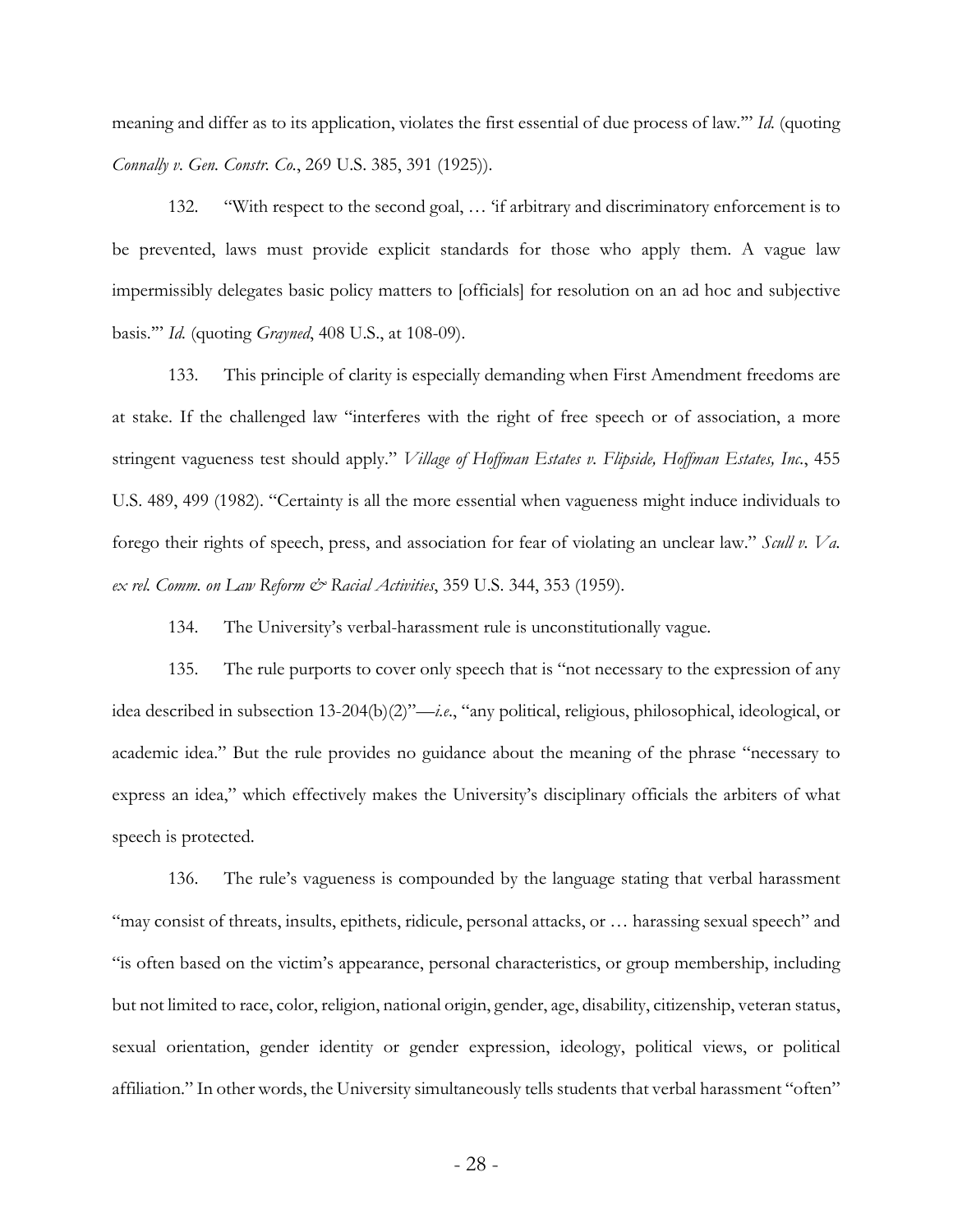includes "personal attacks … based on the victim's … political views," but cannot include speech that is "necessary to the expression of any … political … idea." It also tells students that verbal harassment "often" includes "insults … based on the victim's … religion," but cannot include speech that is "necessary to the expression of any … religious … idea." And it tells students that verbal harassment "often" includes "ridicule … based on the victim's … ideology," but cannot include speech that is "necessary to the expression of any … ideological … idea."

137. These provisions provide no meaningful guidance to students about how to avoid committing a violation of the verbal-harassment policy.

138. The absence of clear standards creates a serious risk that these provisions will be enforced in an arbitrary or discriminatory manner, or will be used to target speech based on the viewpoint expressed.

139. Defendants adopted this unconstitutionally vague rule under color of state law.

# **COUNT III Violation of the First Amendment (Acceptable Use Policy)**

140. Plaintiff repeats and realleges each of the prior allegations in this Complaint.

141. Section 5.6 of the University's Acceptable Use Policy requires students to "[b]e civil. Do not send rude or harassing correspondence."

142. Violations of the Acceptable Use Policy may lead to punishments that "include[], but [are] not limited to: [v]erbal warning, [r]evocation of access privileges, [d]isciplinary probation, [s]uspension from the university, [and] [c]riminal prosecution."

143. The Acceptable Use Policy is unconstitutionally overbroad and could be used to punish protected speech and expression. There are a substantial number of instances in which the Acceptable Use Policy cannot be applied consistent with the First Amendment.

144. This overbroad policy chills protected speech and expression.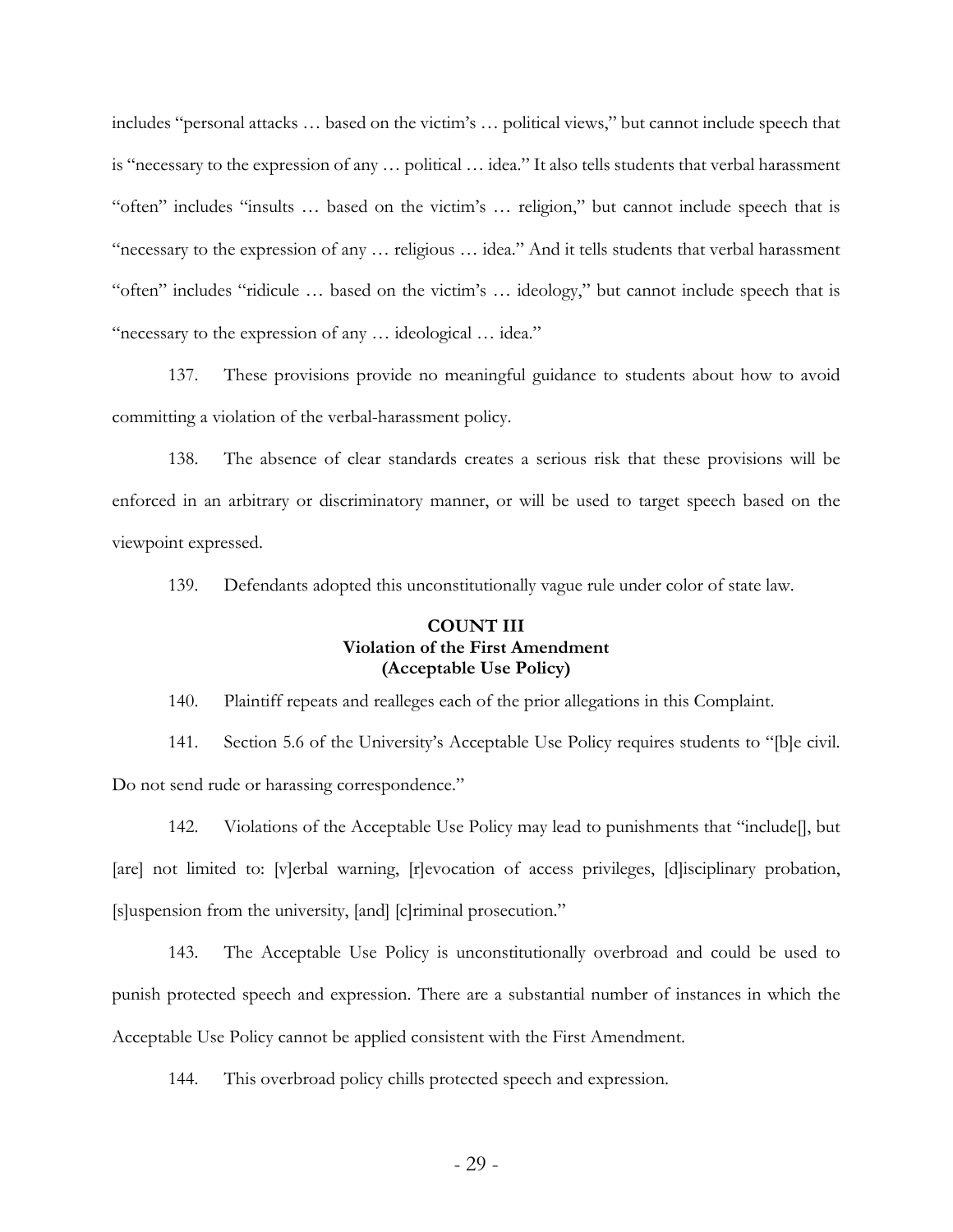145. Defendants adopted this unconstitutional policy under color of state law.

## **COUNT IV Violation of the First and Fourteenth Amendments – Void-for-Vagueness (Acceptable Use Policy)**

146. Plaintiff repeats and realleges each of the prior allegations in this Complaint.

147. The University has provided no guidance to students about the meaning of "rude," "uncivil," or "harassing" in its Acceptable Use Policy, nor has it advised students about how to avoid violating these prohibitions.

148. The absence of clear standards creates a serious risk that these provisions will be enforced in an arbitrary or discriminatory manner, or will be used to target speech based on the viewpoint expressed.

149. These provisions of the Acceptable Use Policy are thus void for vagueness.

150. Defendants adopted this unconstitutionally vague rule under color of state law.

# **COUNT V Violation of the First Amendment (Residence Hall Civility/Harassment Policy)**

151. Plaintiff repeats and realleges each of the prior allegations in this Complaint.

152. The University's Residence Hall Manual sets forth binding policies for students who live in University housing, violations of which can subject students to formal or informal discipline.

153. The Manual states that "[u]ncivil behaviors and language that interfere with the privacy, health, welfare, individuality, or safety of other persons are not permitted." The incivility rule prohibits a wide array of protected speech, including speech that is not "respectful of the<sup>[]</sup> community" and speech that "interfere[s]" with another person's "individuality."

154. Another rule in the Manual prohibits "harassment and intimidation," including "verbal abuse." According to the Manual, "harassment and intimidation" include "acts of racism, sexism,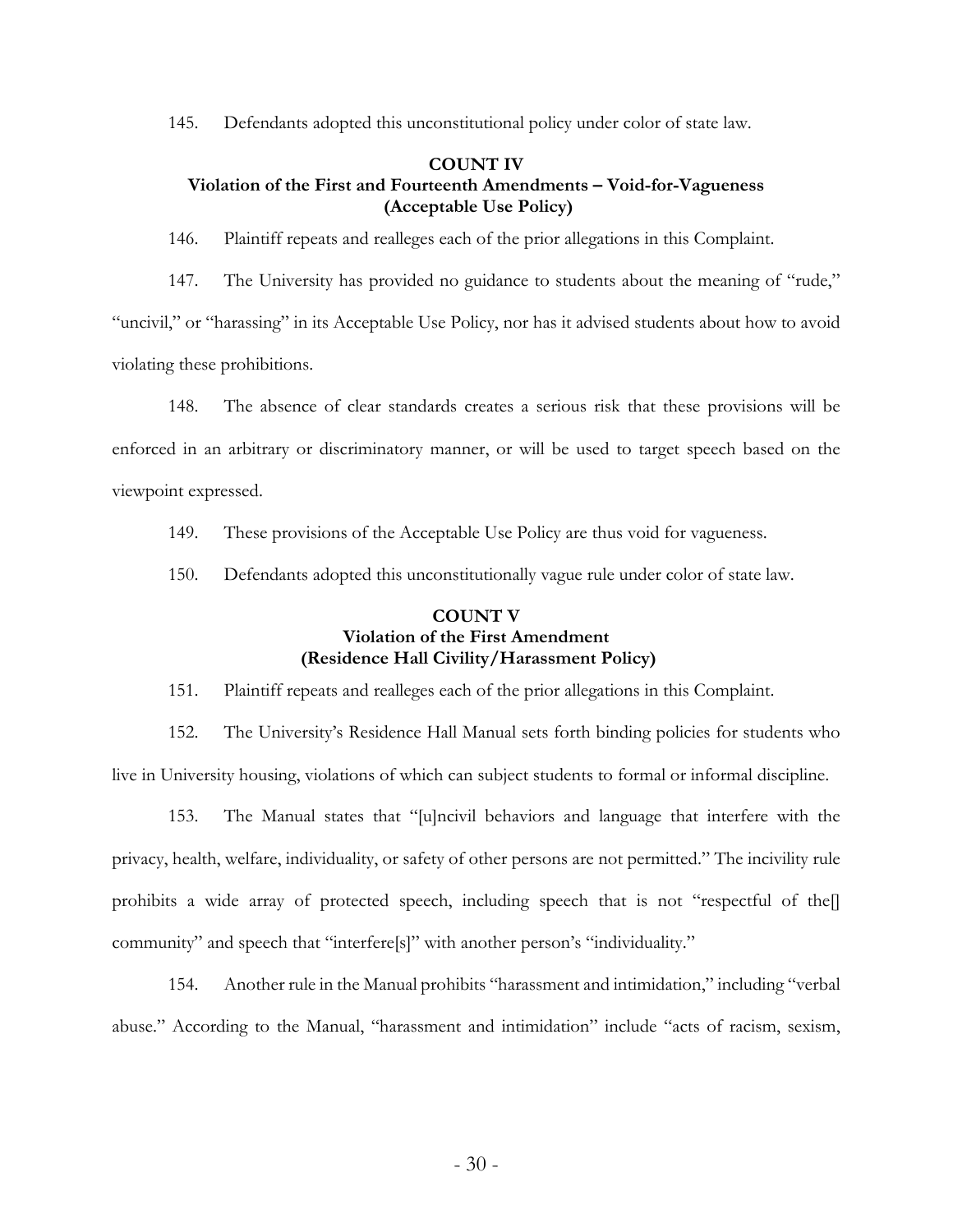heterosexism, cissexism, ageism, ableism, and any other force that seeks to suppress another individual or group of individuals."

155. The Manual's prohibitions on "incivility" and "harassment and intimidation" encompass protected speech and expression, and there are a substantial number of instances in which those rules cannot be applied consistent with the First Amendment.

156. These overbroad prohibitions chill protected speech and expression.

157. Defendants adopted these unconstitutional rules under color of state law.

## **COUNT VI**

# **Violation of the First and Fourteenth Amendments – Void-for-Vagueness (Residence Hall Civility/Harassment Policy)**

158. Plaintiff repeats and realleges each of the prior allegations in this Complaint.

159. The Manual's incivility rule does not define the terms "respectful," "civil," or "uncivil,"

nor does it define what it means to "interfere" with another student's "individuality."

160. The Manual's "harassment and intimidation" rule does not define the terms "racism, sexism, heterosexism, cissexism, ageism, [and] ableism," nor does it explain what it means to "suppress another individual or group of individuals."

161. The absence of clear standards creates a serious risk that these provisions will be enforced in an arbitrary or discriminatory manner, or will be used to target speech based on the viewpoint expressed.

- 162. These provisions of the Manual are thus void for vagueness.
- 163. Defendants adopted these unconstitutionally vague rules under color of state law.

# **COUNT VII Violation of the First Amendment (CCRT)**

164. Plaintiff repeats and realleges each of the prior allegations in this Complaint.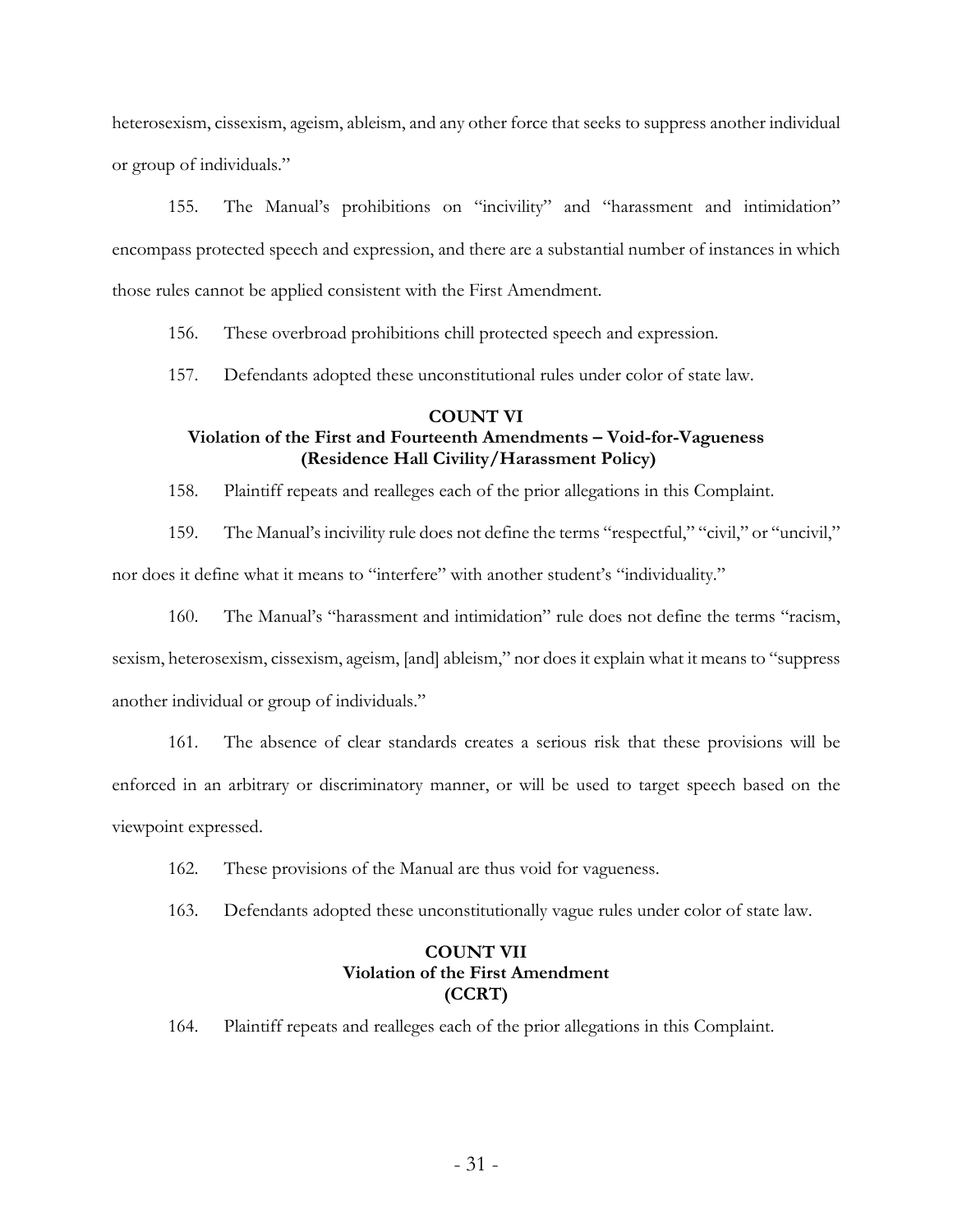165. The CCRT receives and publishes reports, conducts investigations, imposes informal punishment, and partners with other officials to impose formal punishment on students accused of "bias incidents" or "campus climate incidents."

166. The University defines "bias incidents" and "campus climate incidents" as occurring when "individuals … believe they have been discriminated against or have experienced threatened or actual violence on the basis of their race, color, religion, national origin, gender, gender identity or gender expression, age, disability, citizenship, veteran status, sexual orientation, ideology, political views, or political affiliation to report such incidents as provided in this policy."

167. Examples of bias incidents, according to the University, include "a student organization hosting a party with a racist theme," "somebody … creat[ing] a hostile or offensive classroom environment," "[i]nsulting and insensitive posts on social media or group chat apps pertaining to race, gender identity, or sexual orientation," "[d]erogatory comments made on a ... course Facebook page," "[f]aculty commentary in the classroom perceived as derogatory and insensitive," "[h]ostile and insensitive treatment in interaction with a campus department/unit," "verbal[] harassment on and off campus," "[s]tudent organizations participating in traditions perceived as insensitive or based on stereotypes," and "[i]nsulting or insensitive online posts pertaining to race, gender identity, or sexual orientation."

168. The University's policies on "bias incidents" and "campus climate incidents" encompass protected speech and expression, and there are a substantial number of instances in which those policies cannot be applied consistent with the First Amendment.

169. The CCRT mechanism also threatens to subject students to investigations and administrative procedures based solely on the content of their speech.

170. These overbroad policies chill protected speech and expression.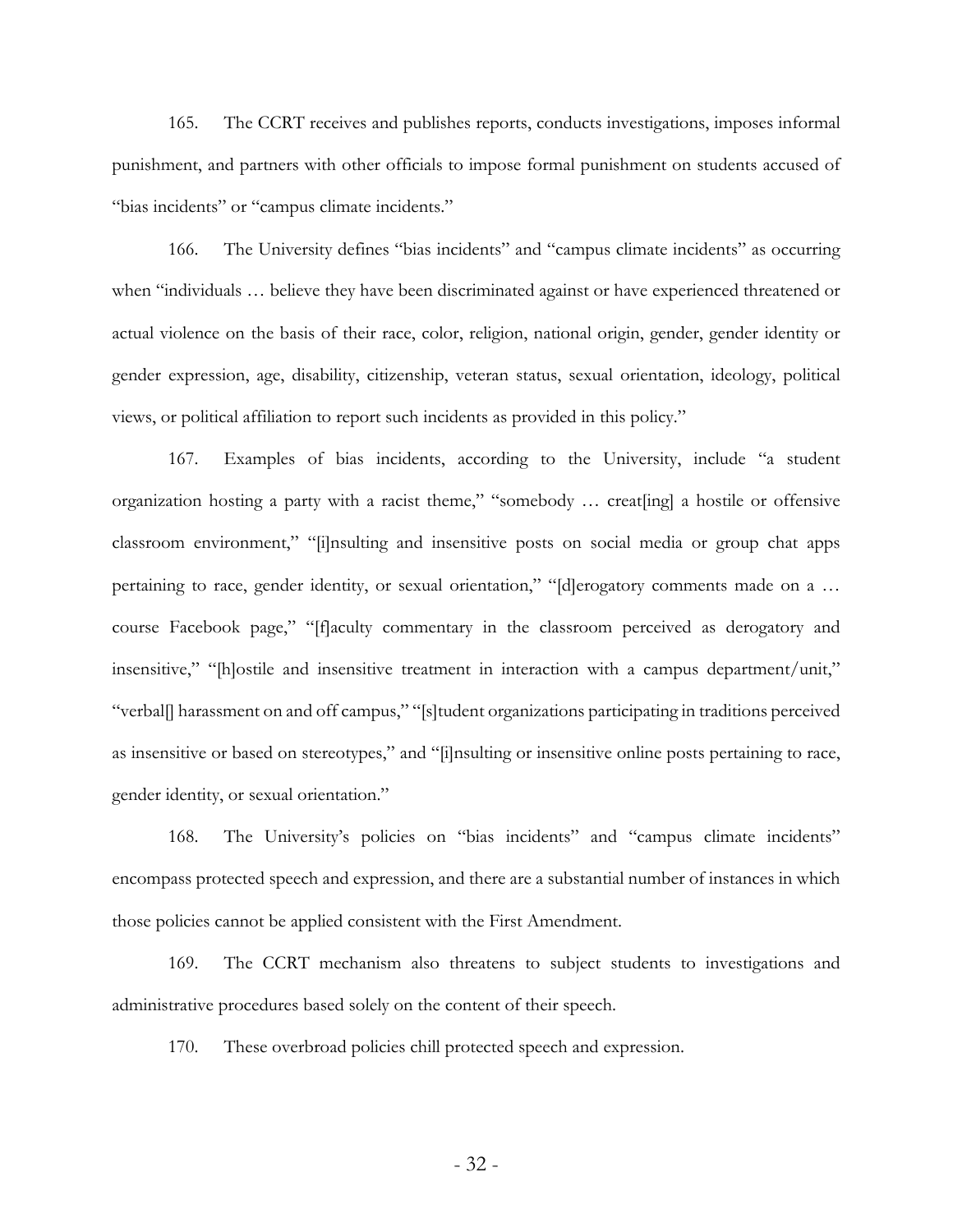171. The CCRT and its prohibitions on bias incidents and campus climate incidents thus violate the First Amendment.

172. Defendants adopted these unconstitutional policies under color of state law.

# **COUNT VIII Violation of the First and Fourteenth Amendments – Void-for-Vagueness (CCRT)**

173. Plaintiff repeats and realleges each of the prior allegations in this Complaint.

174. Even though "bias incidents" and "campus climate incidents" can subject students to investigations and formal or informal discipline, the University has offered no meaningful guidance about the meaning of these terms or how students can avoid committing a violation.

175. The absence of clear standards creates a serious risk that these provisions will be enforced in an arbitrary or discriminatory manner, or will be used to target speech based on the viewpoint expressed.

176. The CCRT and its prohibitions on bias incidents and campus climate incidents are thus void for vagueness.

177. Defendants adopted these unconstitutionally vague policies under color of state law.

**WHEREFORE**, Plaintiff Speech First respectfully requests that this Court enter judgment in favor of Plaintiff and against Defendants and provide the following relief:

- A. A declaratory judgment that the University's prohibition on "verbal harassment" violates the First and Fourteenth Amendments;
- B. A declaratory judgment that the University's prohibitions on incivility, rudeness, and harassment in section 5.6 of the Acceptable Use Policy violate the First and Fourteenth Amendments;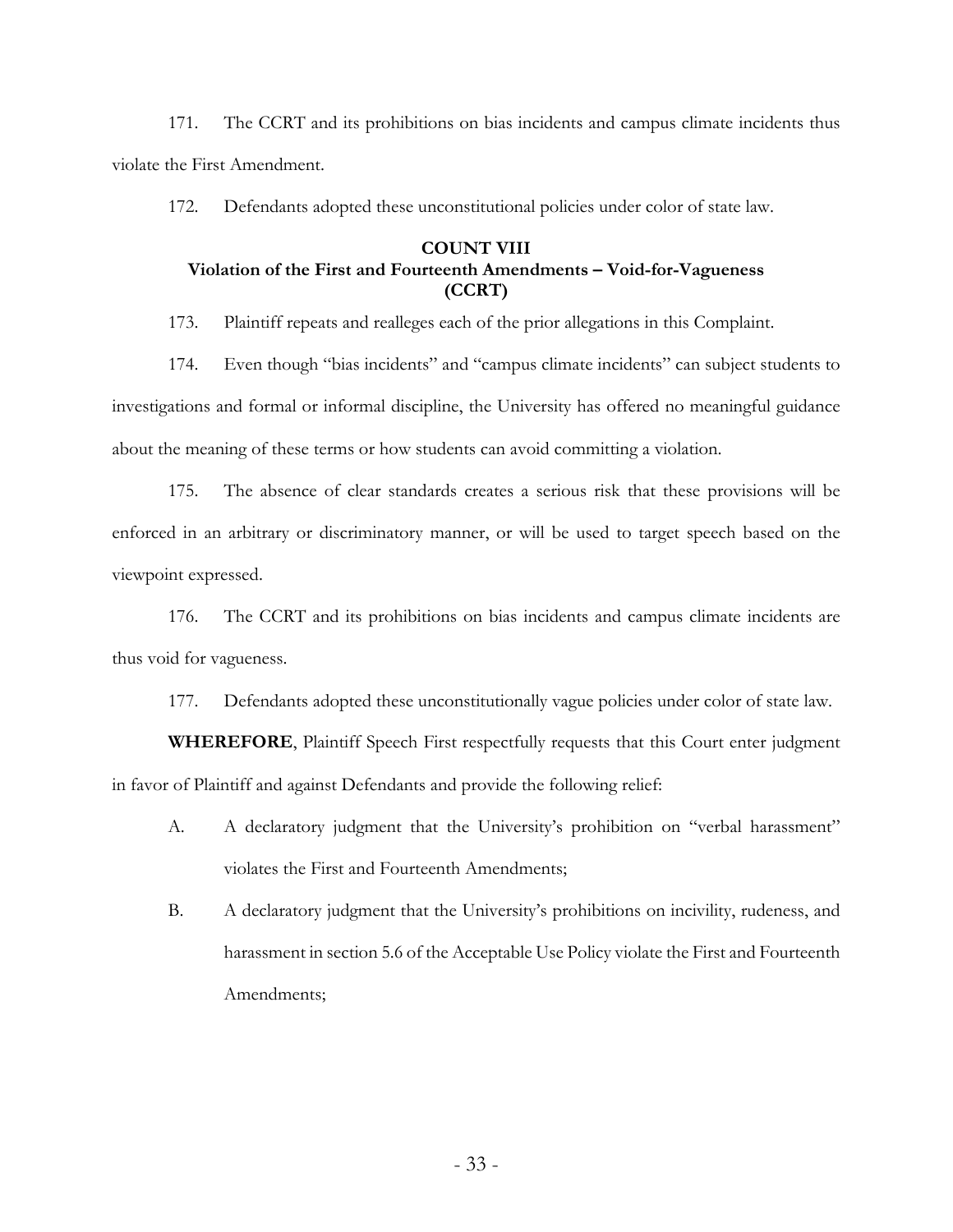- C. A declaratory judgment that the University's prohibitions on harassment, intimidation, and incivility in the Residence Hall Manual violate the First and Fourteenth Amendments;
- D. A declaratory judgment that the CCRT and its prohibitions on "bias incidents" and "campus climate incidents" violate the First and Fourteenth Amendments;
- E. A permanent injunction prohibiting Defendants from taking any actions to investigate, threaten, or punish students for violations of the verbal-harassment policy, section 5.6 of the Acceptable Use Policy, or the "Harassment/Intimidation" or "Incivility" rules in the Residence Hall Manual;
- F. A permanent injunction prohibiting Defendants from using the CCRT to investigate, threaten, or punish students (including informal punishments) for "bias incidents" or "campus climate incidents";
- G. A preliminary injunction granting the relief specified above during the pendency of this action;
- H. Plaintiff's reasonable costs and expenses of this action, including attorneys' fees, in accordance with 42 U.S.C. § 1988 and all other applicable laws; and
- I. All other further relief to which Plaintiff might be entitled.